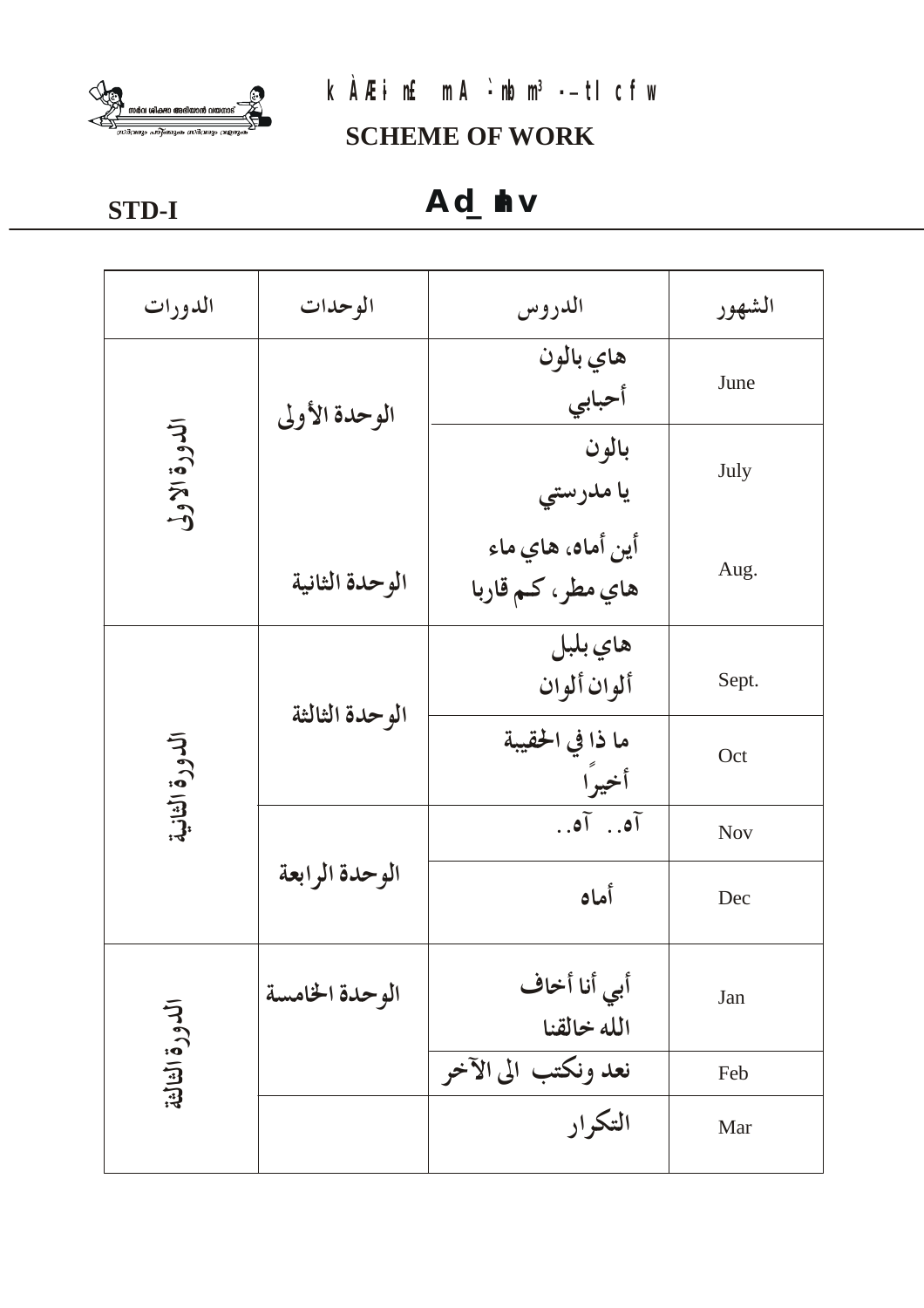

# kÀÆi n£mA`ibn<sup>3</sup>-- ti cfw

# **SCHEME OF WORK** Ad\_dv

## **STD-II**

| الدورات   | الوحدات   | الدروس                               | الشهور |
|-----------|-----------|--------------------------------------|--------|
|           |           | هيا نرح ببو إلى الحرش                | يونيو  |
|           | الوحدة-١  | ببو في الأسرة                        |        |
| الدورة- ا |           | شكرا يا ماما                         | يوليو  |
|           |           | مرحبا بك يا حبيبي                    |        |
|           | الوحدة-٢  | ناد الطبيب                           | أغسطس  |
|           |           | أين اللقلق                           |        |
|           | الوحدة-٢  | الطبيب في الحقل<br>الأرنب عند الطبيب |        |
|           |           | نعد اللوحات                          | سبتمبر |
|           |           | عند البركة                           |        |
|           | الوحدة-٣  | أين الضّفدع                          | اكتوبر |
| الدورق    |           | <u>ابني </u>                         |        |
|           |           | هيّا صحبي                            |        |
|           |           | نلاحظ الصورة<br>شجرتي                | نوفمبر |
|           | الوحدة- ٤ |                                      | ديسمبر |
|           |           | أناآسيف                              |        |
|           | الوحدة-٤  | تفصَّل                               |        |
| الدورة-٣  |           | لا تتلف الشجرة                       | يناير  |
|           | الوحدة-٥  | مسابقة في الحرش                      |        |
|           |           | من على الشجرة                        |        |
|           | الوحدة-٥  | في الميدان                           | فبراير |
|           |           | الفائزون                             |        |
|           |           | التكرار                              | مارس   |
|           |           |                                      |        |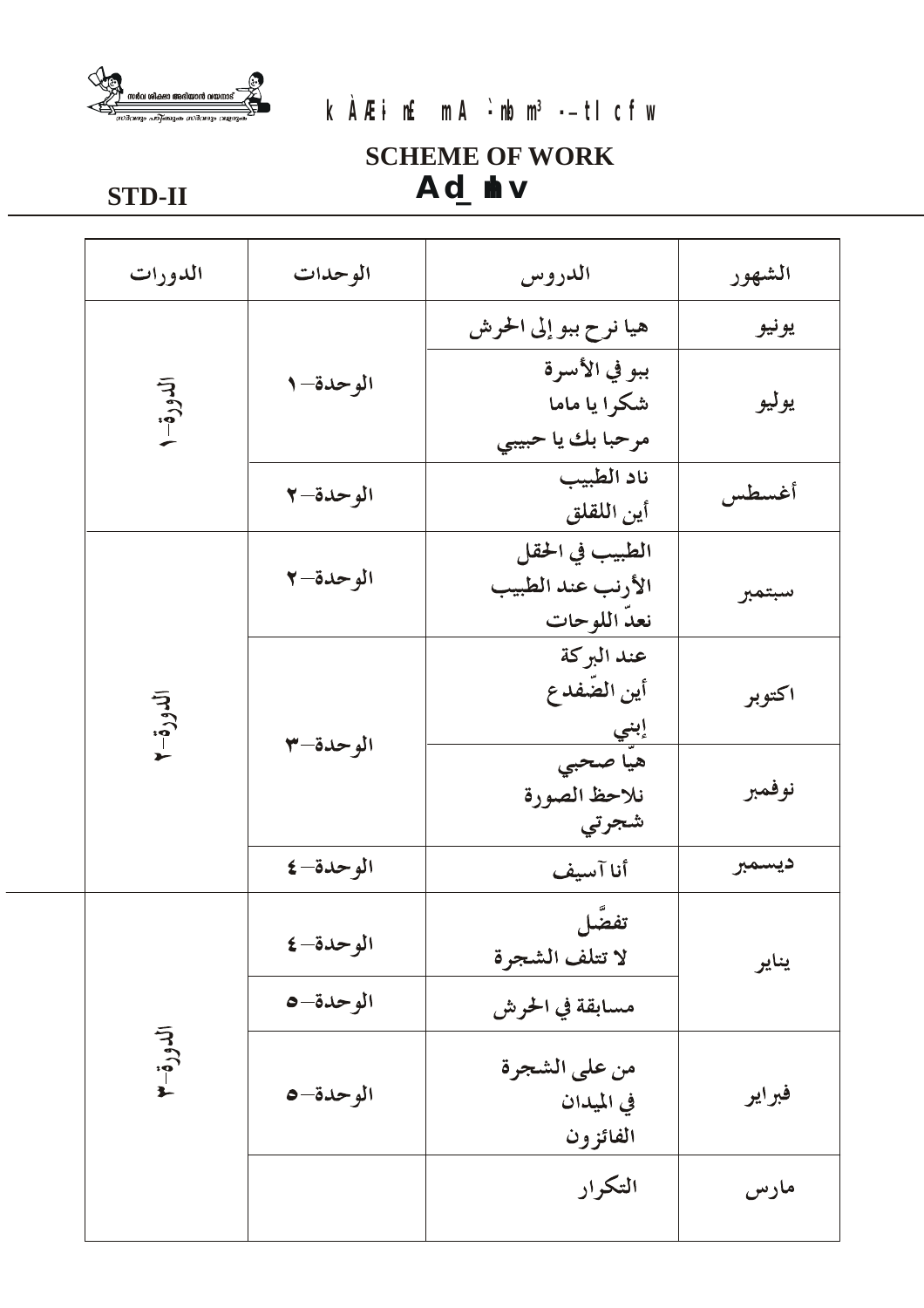



## **SCHEME OF WORK**

# Ad\_dv

# **STD-III**

| الدورات        | الوحدات   | الدروس                                           | الشهور |
|----------------|-----------|--------------------------------------------------|--------|
|                | الوحدة-١  | في البئر<br>في المتجر<br>هري هري<br>تلويث المياه | يونيو  |
| الدورة الأولى  | الوحدة-٢  | أين منو<br>صديقي<br>القط يرتجف                   | يوليو  |
|                |           | في البيطرة<br>في المقصف                          | أغسطس  |
| الدورة الثانية | الوحدة–٣  | شجرة طيبة<br>تعال يا صديقي<br>لا خصام            | سبتمبر |
|                | الوحدة- ٤ | ماأجمل الشجرة<br>فراشة جميلة<br>بساط الأزهار     | اكتوبر |
|                |           | صباح بكرة<br>قتحت شنطة<br>ما أجمل أونم           | نوفمبر |
|                |           | أونم سعيد<br>خضرة العيد                          | ديسمبر |
| الدورة الثالثة |           | إلى كرنفال<br>دراجتي أنيقة<br>الجائزة            | يناير  |
|                | الوحدة-٥  | أقبل العيد<br>إحذر إحذر<br>سورة الماعون          | فبراير |
|                |           | التكرار/ المراجعة                                | مارس   |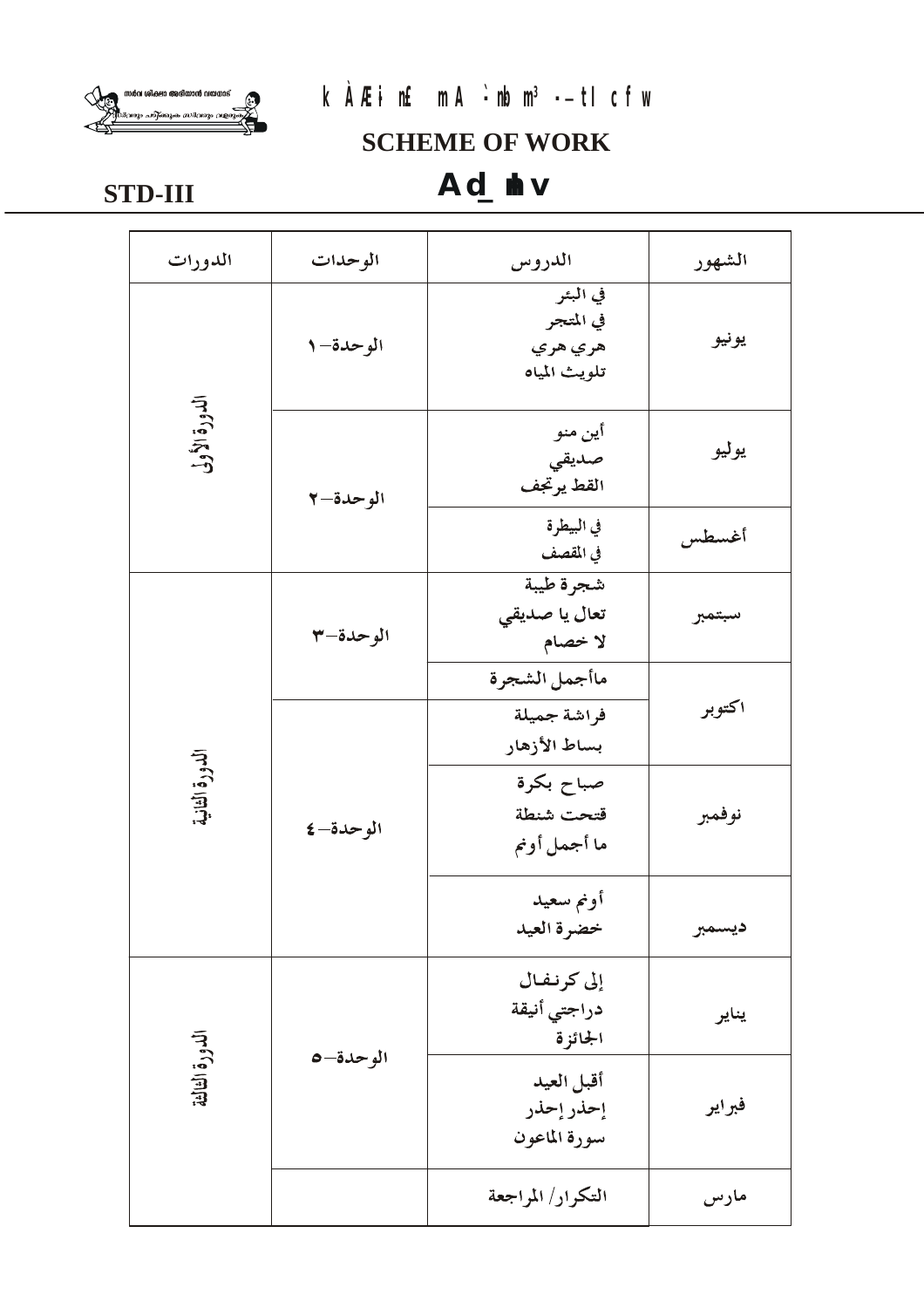

# kÀÆi n£mA: rbn3-- tl cfw

**SCHEME OF WORK** 

## **STD-IV**

Ad\_dv

| الدورات   | الوحدات       | الدروس                | الشهور |
|-----------|---------------|-----------------------|--------|
|           | الوحدة-١      | ليلة ممطرة            |        |
|           |               | الغابة الصغيرة        | يونيو  |
|           |               | مجلس الغابة           |        |
| الدورة- ا |               | يا منزلي              | يوليو  |
|           | الوحدة-٢      | أسرة سعيدة            |        |
|           |               | دعني أذهب             |        |
|           |               | حقنة                  | أغسطس  |
|           |               | المانجا المسموم       |        |
|           | الَوَحْدَةِ-٣ | زراعة الدارسين        | سبتمبر |
|           |               | العمل                 |        |
|           |               | شجرة الفنس            |        |
| الدورة-٢  |               | المياه المتوفرة       | اكتوبر |
|           |               | أمر عاجل              |        |
|           |               |                       |        |
|           | الوحدة- ٤     | هبة الطبيعة<br>من أنا | نوفمبر |
|           |               |                       |        |
|           |               | النهر                 |        |
|           |               | أين أصدقائي           | ديسمبر |
| الدورة-٣  | الوحدة-0      | القرد الحزين          |        |
|           |               | تحفة العيد            | يناير  |
|           |               | جاء العيد             |        |
|           |               | الزيارة               | فبراير |
|           |               |                       |        |
|           |               | التكرار               | مارس   |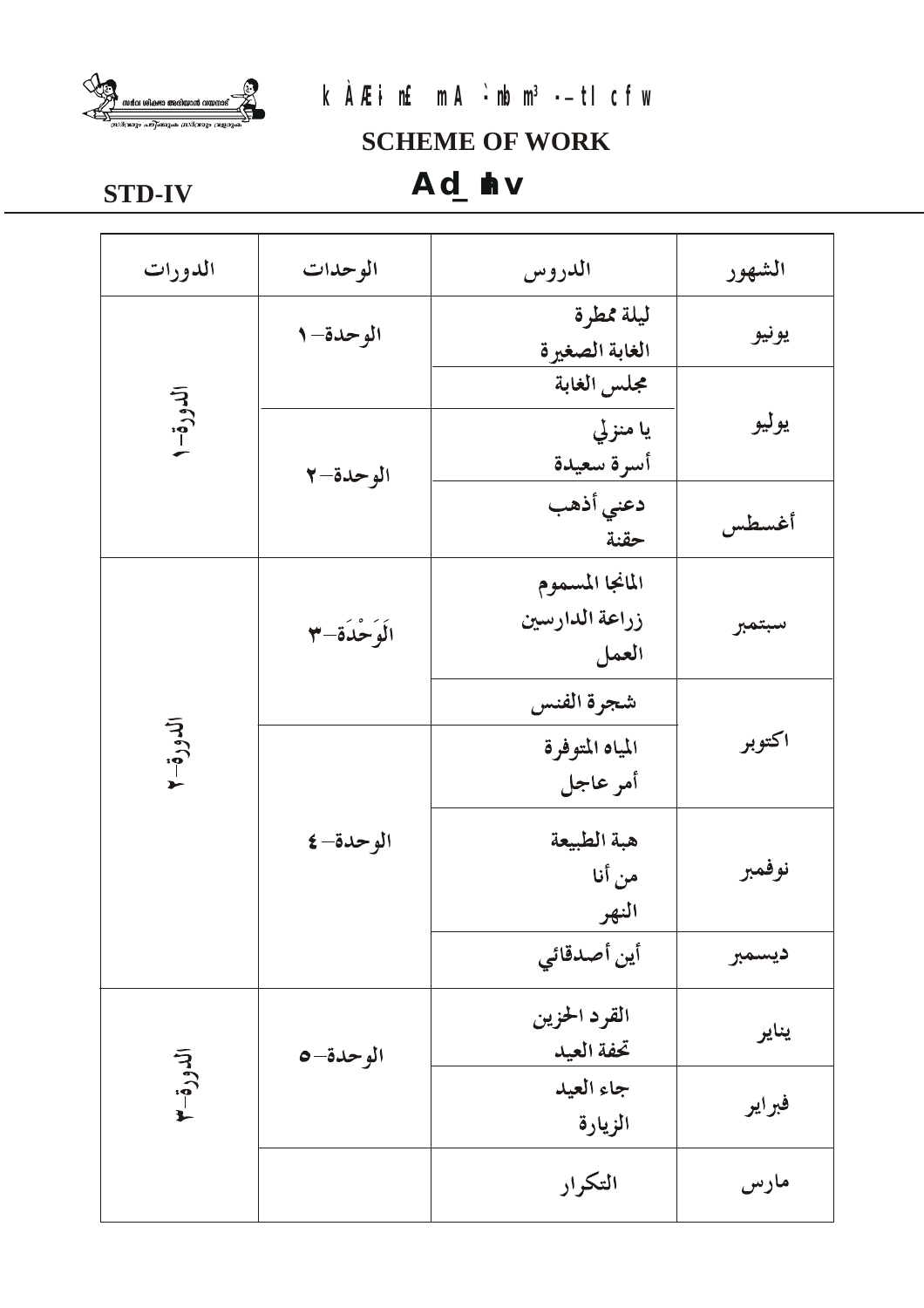# വാർഷിക കലണ്ടർ 2012-13  $I$ -၁၀ $\omega$

| ജൂൺ       | $*$ മഴയോ മഴ (യൂണിറ്റ് $I$ )                                                                               |
|-----------|-----------------------------------------------------------------------------------------------------------|
| ജൂലായ്    | $\rm *}$ കുഞ്ഞനുറുമ്പും കൂട്ടുകാരും (യൂണിറ്റ് $\rm II)$                                                   |
| ആഗസ്ത്    | $^*$ തൈ പത്തു വെച്ചാൽ (യൂണിറ്റ് $\mathrm{III})$                                                           |
| സെപ്തംബര് | * പുള്ളിയുടുപ്പ്,      പൂവേപൊലി പൂവേ<br>(പാടാം കളിക്കാം വരെ)<br>(യൂണിറ്റ് $IV$ ) $\qquad$ (യൂണിറ്റ് $V$ ) |
| ഒക്ടോബർ   | * പൂവേ പൊലി പൂവേ, ണിംണിംണിം<br>(യൂണിറ്റ് VI)<br>$\left(\omega\right)$ ണിറ്റ് $V$ )                        |
| നവംബർ     | * കീയോകീയോ,       ദ് ആരാ വന്നേ<br>$\infty$ ുണിറ്റ് $\rm VIII)$<br>(യൂണിറ്റ് $VII$ )                       |
| ഡിസംബർ    | $^*$ അയ്യോ ഞങ്ങളുടെ വീട് (യൂണിറ്റ് $\mathrm{I} \mathrm{X}$ )                                              |
| ജനുവരി    | * അച്ചൂന്റെ സ്കൂൾ, ആനകേറാമല<br>(യൂണിറ്റ് $X$ ) (യൂണിറ്റ് $XI$ )                                           |
| ഫെബ്രുവരി | * കഥ വരമ്പത്തൂടെ കളി വരമ്പത്തൂടെ<br>(യൂണിറ്റ് $XII$ )                                                     |
| മാർച്ച്   | $^*$ അറിഞ്ഞില്ലേ? $(\mathbb{Q} _{\check{g}}$ ണിറ്റ് $\boldsymbol{\mathrm{XIII}})$                         |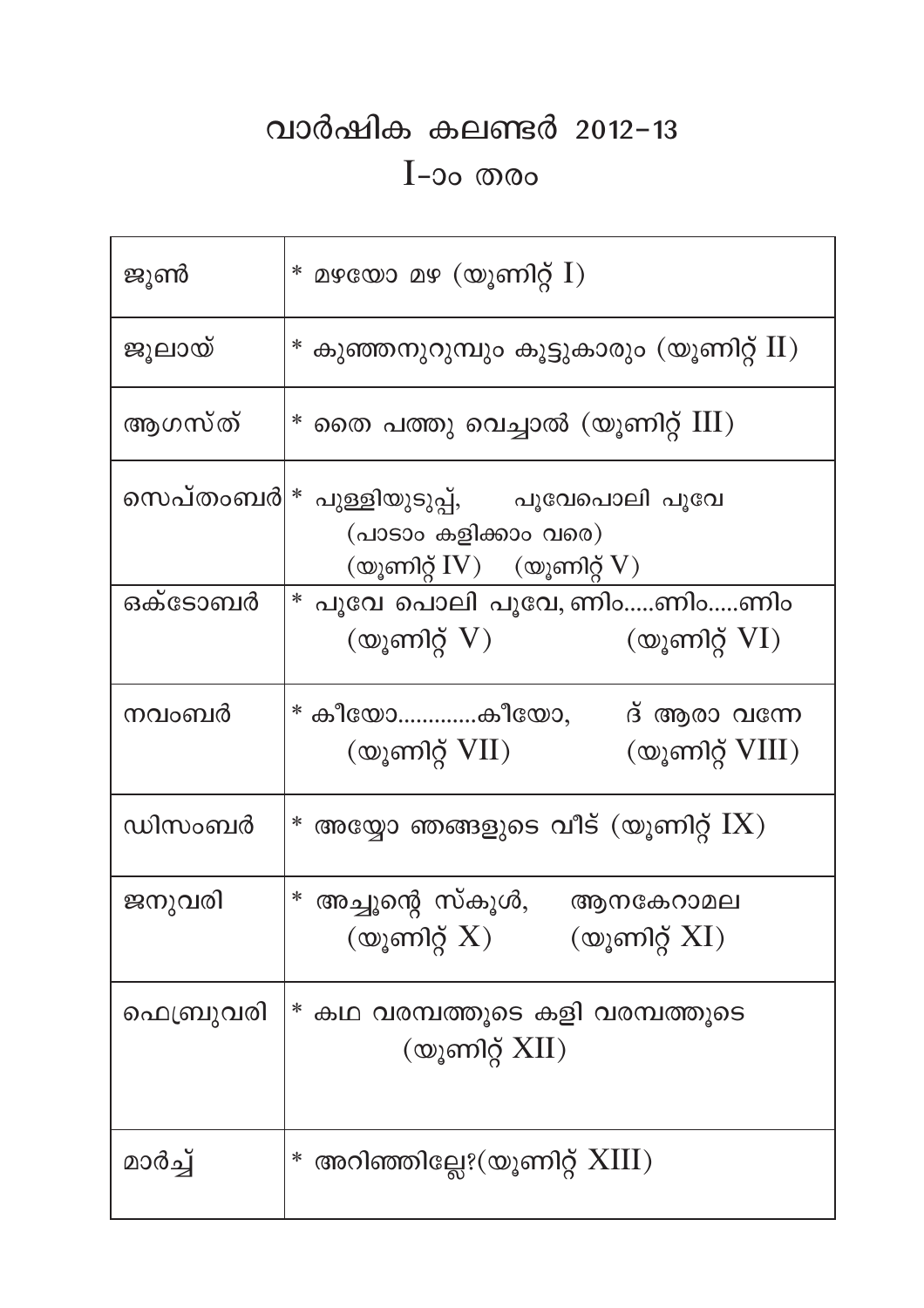# Standard-I English- Year Plan-2012-13

|                      | Month/Period Unit No. and Name  | <b>Discourses</b>                          | Activities                                                                                                                              |
|----------------------|---------------------------------|--------------------------------------------|-----------------------------------------------------------------------------------------------------------------------------------------|
| June-July            | Unit-1<br>The Magic Umbrella    | Rhyme<br>Conversation<br>Dialogue<br>Story | Language game<br>Choreography -planning and performance<br>Drawing picture and colouring<br>Concept mapping on belonging and colours    |
| August               | Unit-2<br>Dingo and his friends | Poem<br>Conversation                       | Concept mapping on pets<br>Drawing and colouring<br>Collecting picture of pets<br>Enact a scene<br>Adding lines to poem<br>Choreography |
| Septmber             | Unit-3<br>Ikru and Jolly        | <b>Thought</b><br>Conversation<br>Story    | Origami<br>Drawing picture colouring and counting<br>Concept mapping on flowers                                                         |
| October              | Unit-4<br>The King Lion         | Poem/Rhyme<br>Conversation                 | Concept mapping on different themes<br>(animals, family and vegetables<br>Collecting pictures                                           |
| November<br>December | Unit-5<br>The Unity             | Conversation<br>Poem                       | Role play<br>Enacting a scene<br>Origami<br>Choreography<br>Drawing and colouring                                                       |
| January              | Unit-6<br>A Journey             | Poem<br>Conversation<br>Description        | Drawing and colouring<br>Adding lines to poem<br>Collecting pictures<br>Concept mapping on vehicles                                     |
| February             | Unit-7<br>Friendship            | Conversation<br>Poem thought               | Concept mapping on the themes birds and<br>fruits<br>Adding lines to poem                                                               |
| March                | Friendship                      | Story                                      | <b>Story writing</b>                                                                                                                    |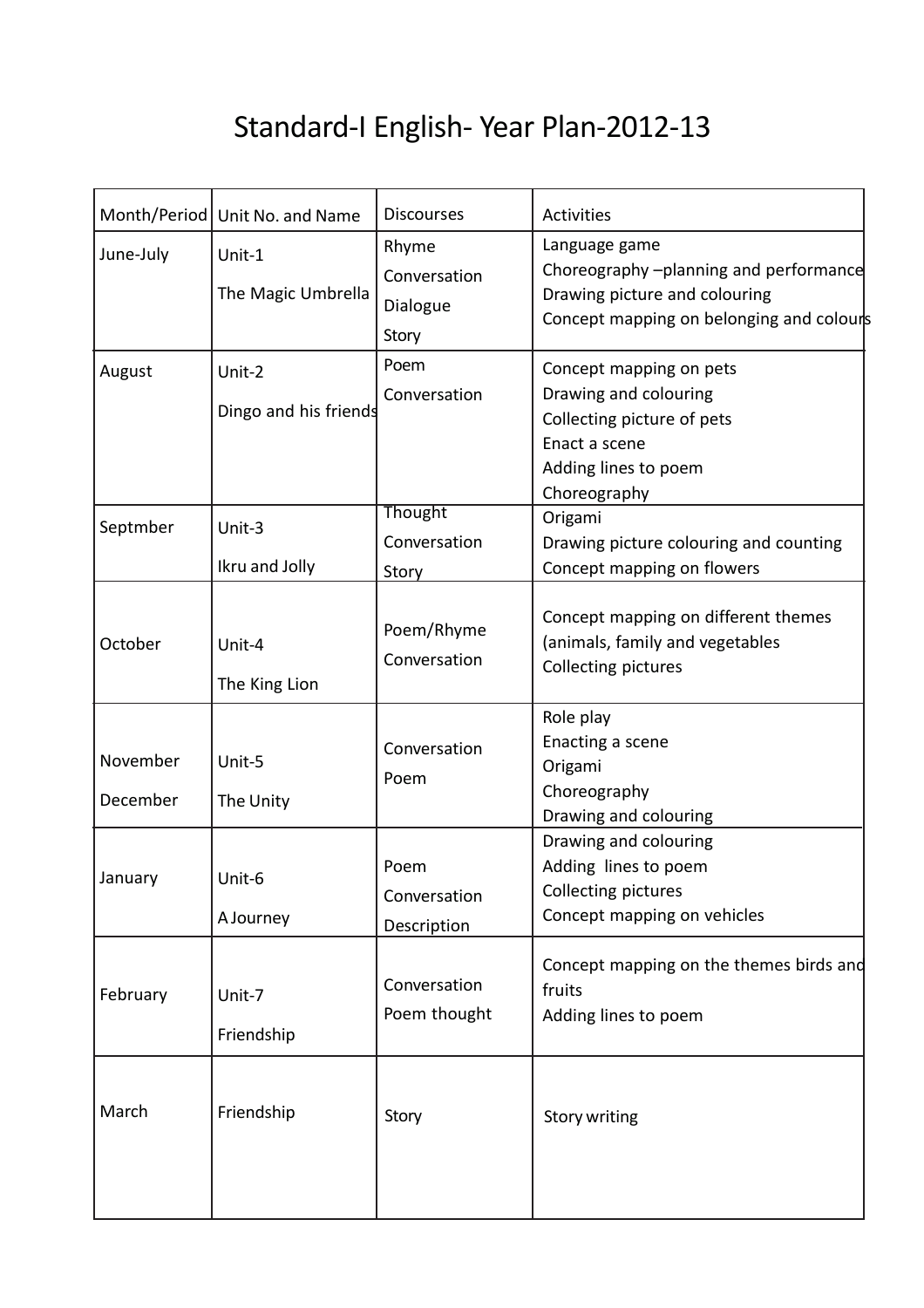| മാസം      | യൂണിറ്റ്                            |
|-----------|-------------------------------------|
| ജൂൺ       | പെയ്തിട്ടും പോരാതെ                  |
| ജൂലൈ      | കുറുവാലിയും കൂട്ടുകാരും             |
|           | പടർന്ന് പടർന്ന്                     |
| ആഗസ്റ്റ്  | കൊമ്പൻ രാജാവായി                     |
| സെപ്തംബർ  | ഒരുമിച്ചു നിന്നാനാൽ                 |
|           | അക്കുത്തിക്കുത്താനവരുമ്പോൽ          |
| ഒക്ടോബർ   | നീലിയും മീലിയും കുംഭത്തിൽ<br>നട്ടാൽ |
| നവംബർ     | അധ്വാനം സമ്പത്ത് അഷുവിന്റെ വീട്     |
| ഡിസംബർ    | വെയിലത്തും മഞ്ഞത്തും                |
| ജനുവരി    | തളർന്നിട്ടും തളരാതെ                 |
| ഫെബ്രുവരി | വ ിവിശേഷം                           |
| മാർച്ച്   | മീനിന്റെ സങ്കടം                     |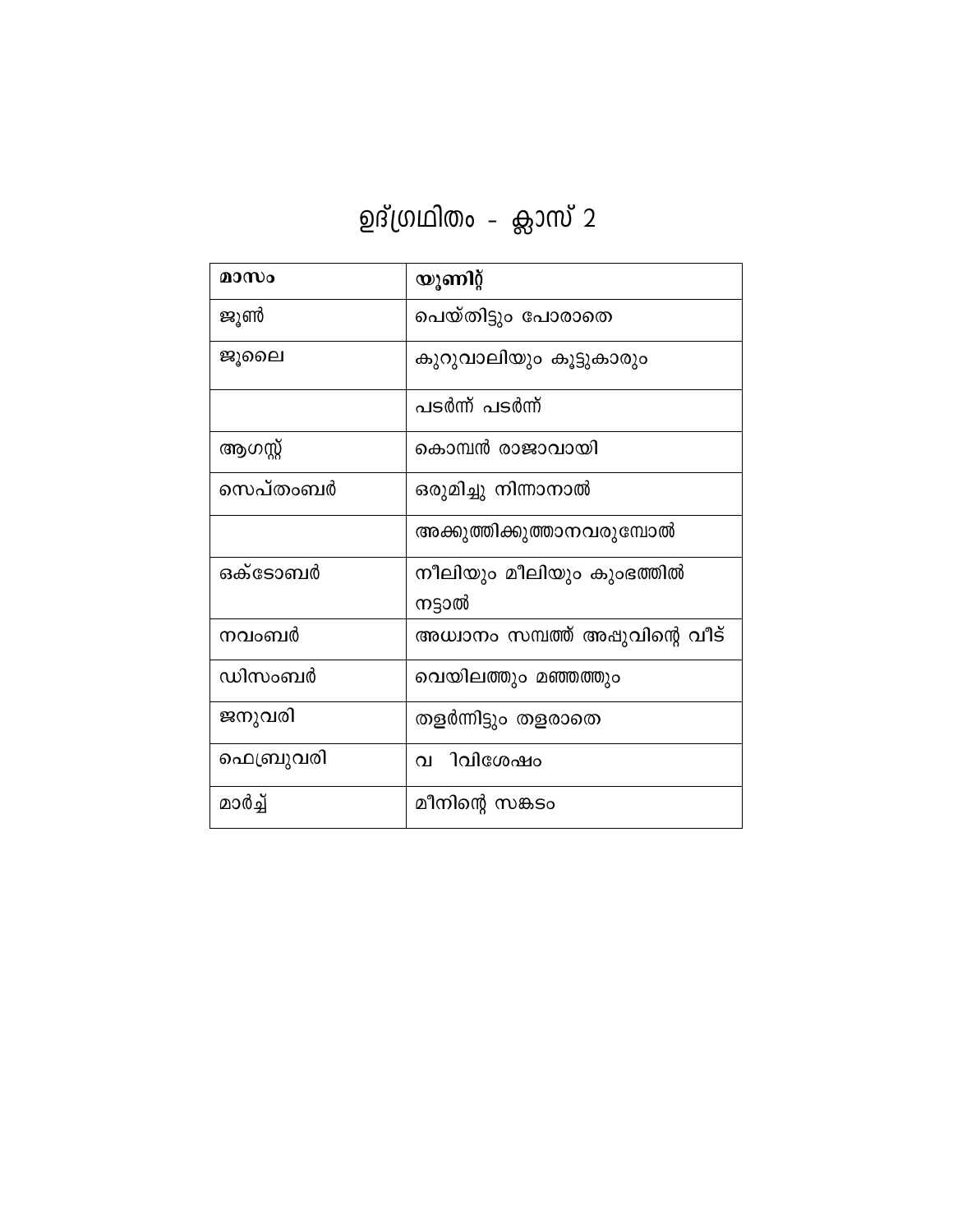# **English – Class II**

| <b>Month</b> | <b>Units</b>             | <b>Discourse</b>           |
|--------------|--------------------------|----------------------------|
| June         | <b>Jillus Adventures</b> | Conversation               |
| July         | <b>Jillus Adventures</b> | Poem Description           |
| August       | The Smiling face         | <b>Description Thought</b> |
| September    | The smiling face         | <b>Thought Description</b> |
| October      | In the lapot nature      | Conversation               |
|              |                          | Poem                       |
|              |                          | Story completion           |
|              |                          | Description                |
| November     | A Jungle Tale            | Conversation               |
|              |                          | Description                |
| December     | A Jungle Tale            | Conversation               |
|              |                          | Poem                       |
| January      | A True friend            | Conversation               |
|              |                          | Poem                       |
|              |                          | Description                |
| February     | A True Friend            | Conversation               |
|              |                          | Poem                       |
|              |                          | Thought                    |
| March        | A True friend            | <b>Narration</b> (Story    |
|              |                          | Writing)                   |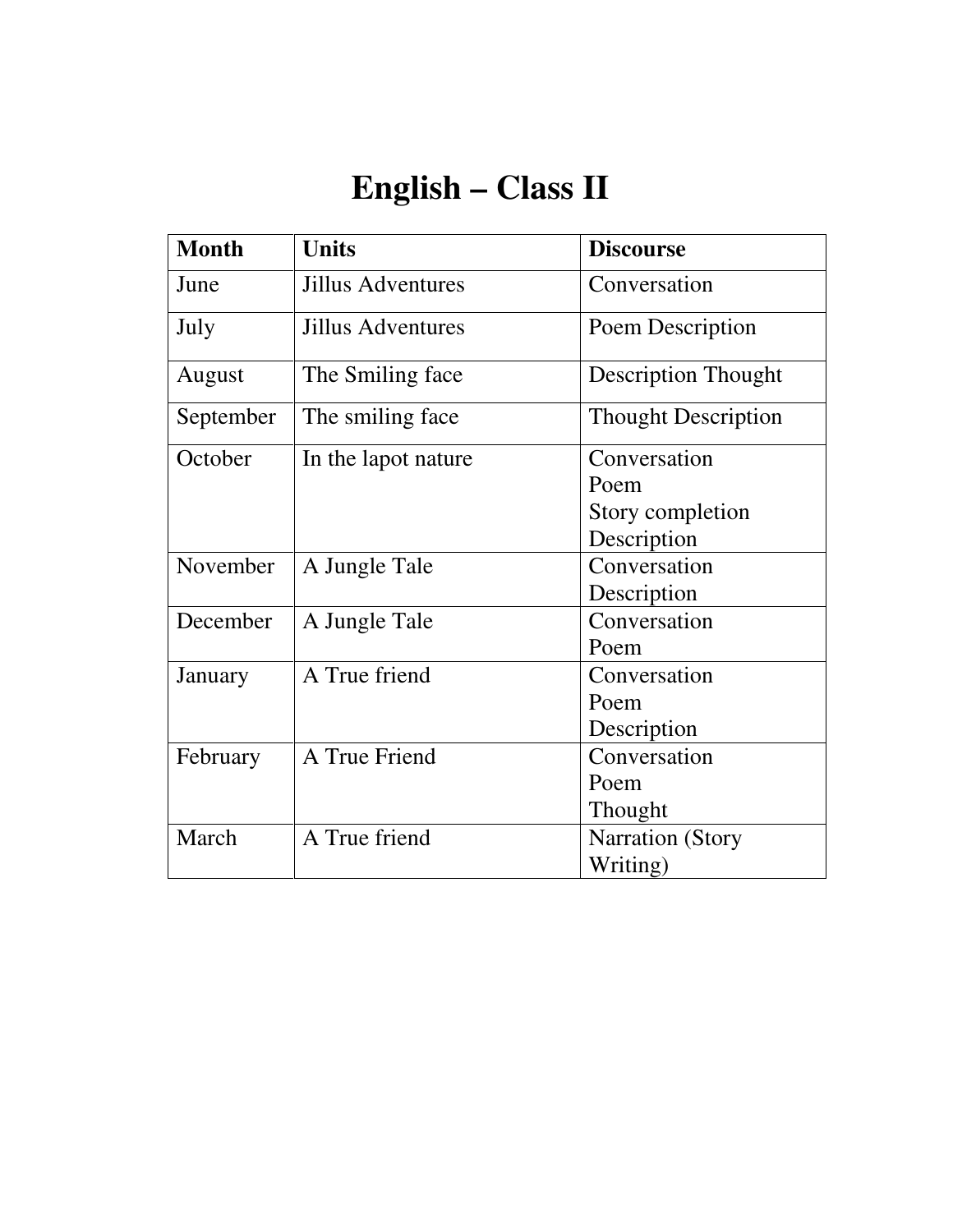### **Standard III**

#### മലയാളം

- $Unit: 1$  വിത്തെറിഞ്ഞ് കതിരുകൊയ്ത് ജൂൺ -
- $Unit: 2$  മണ്ണിന്റെ മടിത്തട്ടിൽ ജൂലായ് -
	- $Unit: 3$  നീർമുത്തുകൾ
- ആഗസ്റ്റ്  $Unit: 4$  വൃത്തി നൽകും ശക്തി
- സെപ്റ്റംബർ  $Unit: 5$  തലചായ്ക്കാനൊരിടം
- ഒക്ടോബർ Unit : 6 ലോകം പണിയുന്നവർ
- നവംബർ  $Unit: 7$  നാടും നഗരവും
- ഡിസംബർ  $Unit: 8$  വഴി കാണിച്ചവർ

(നേതാക്കന്മാരുടെ നേതാവ് വരെ)

- $Unit: 8$  വഴി കാണിച്ചവർ (തുടർച്ച) ജനുവരി -
- ജനുവരി - $Unit: 9 \omega_1$ ട്ടും കാണാതെ

(നീലത്തടാകത്തിലെ കൂട്ടുകാർ വരെ)

ഫെബ്രുവരി - Unit : 9 കിട്ടും കാണാതെ (തുടർച്ച)

- ഫെബ്രുവരി Unit : 10 അമ്മയും മക്കളും (ഒരു കുരുവിയുടെ കരച്ചിൽ)
- മാർച്ച്  $Unit: 10$  അമ്മയും മക്കളും തുടർച്ച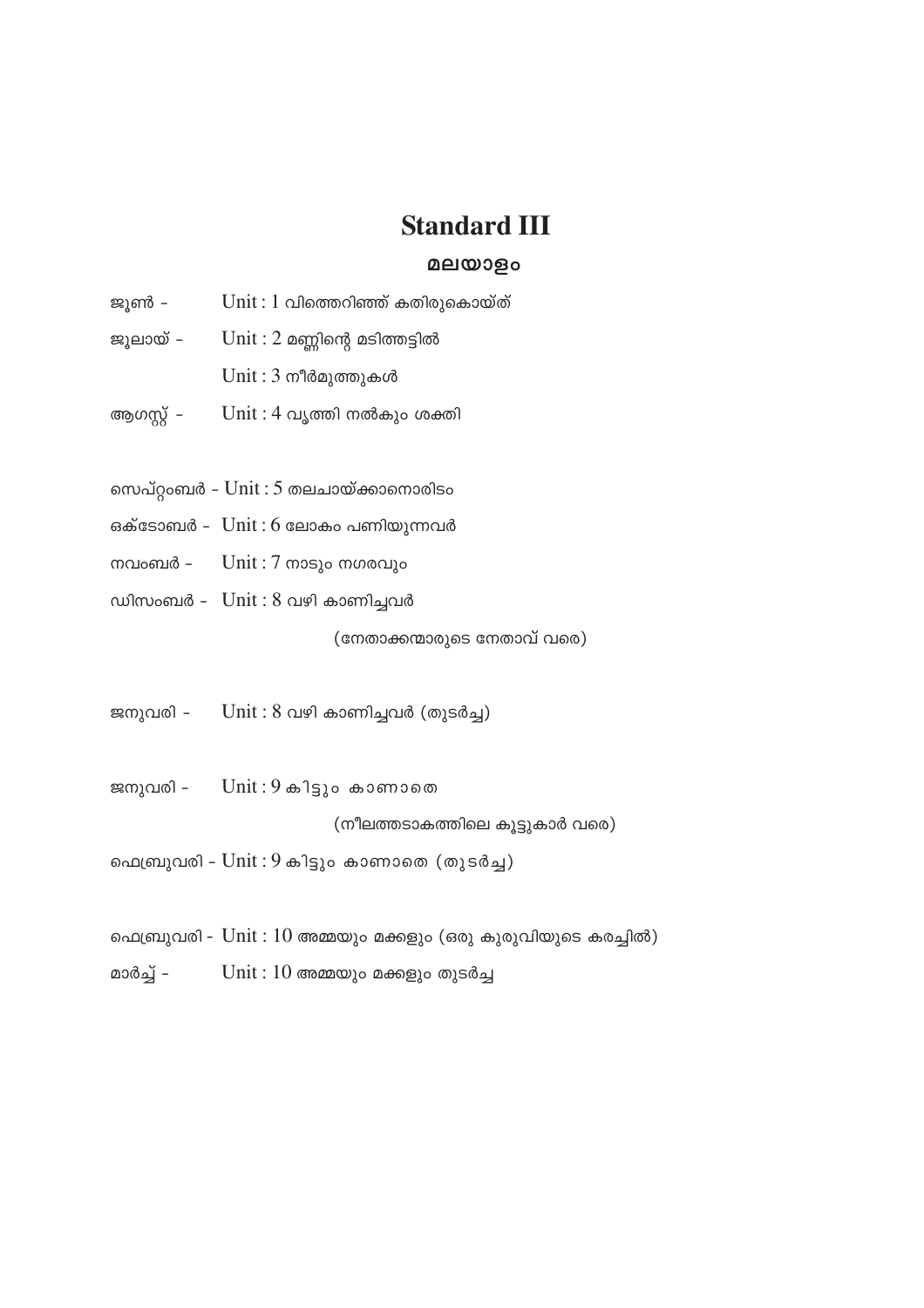### **Standard III English**

June Unit 1 The rain<br>July Unit 2 Chinnu's Unit 2 Chinnu's Nest August

September Unit 3 Our Home<br>October Unit 4 The Gift Unit 4 The Gift November

December Unit 5 The lunch January Unit 6 On a Bright Morning February March Unit 7 From street to school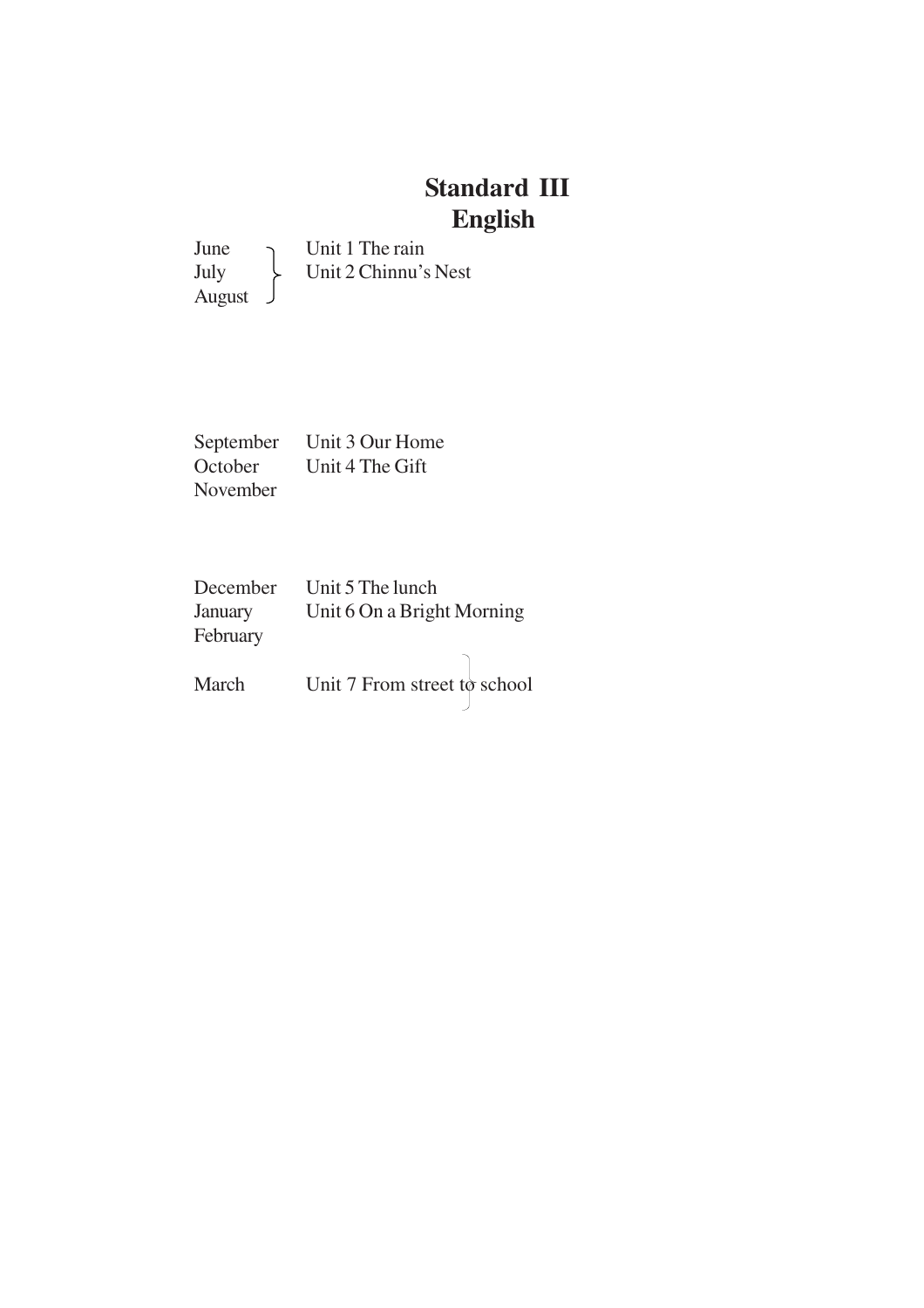# $Std : III$

#### പരിസരപഠനം

| ജൂൺ       | unit : $1:$ നട്ടുനനച്ചു വളർത്താം          |
|-----------|-------------------------------------------|
|           | unit: $2:$ തുളളിക്കൊരു കുടമെന്നാലും       |
| ജുലൈ      | unit : $3:$ ജീവനുളള മണ്ണ്                 |
|           | unit : $4$ : രോഗം വരാതിരിക്കാൻ            |
| ആഗസ്റ്റ്  | unit: $5:$ നല്ല ഭക്ഷണമെന്നാൽ              |
|           |                                           |
| September | unit : $6:$ തല ചായ്ക്കാനൊരിടം             |
|           | unit :7 : തുണിയും തൂവലും                  |
| ഒക്ടോബർ   | unit : $8:$ എത്രയെത്ര കൈകൾ                |
| നവംബർ     | $unit:9: \text{m}$ ഗരക്കാഴ്ചകൾ            |
|           | unit : $10:$ നല്ലൊരു നാളേക്ക്             |
| ഡിസംബർ    | unit : $11:$ എന്റെ നാട്ടിലേക്ക്           |
|           |                                           |
| ജനുവരി    | unit: $12:$ ഒന്നായ് നിന്നാൽ നന്നായ് വളരാം |
| ഫെബ്രുവരി | unit : $13:$ ഭൂമി എല്ലാവർക്കും അമ്മ       |
| മാർച്ച്   | unit :14 : വെളിച്ചത്തിലേക്ക്              |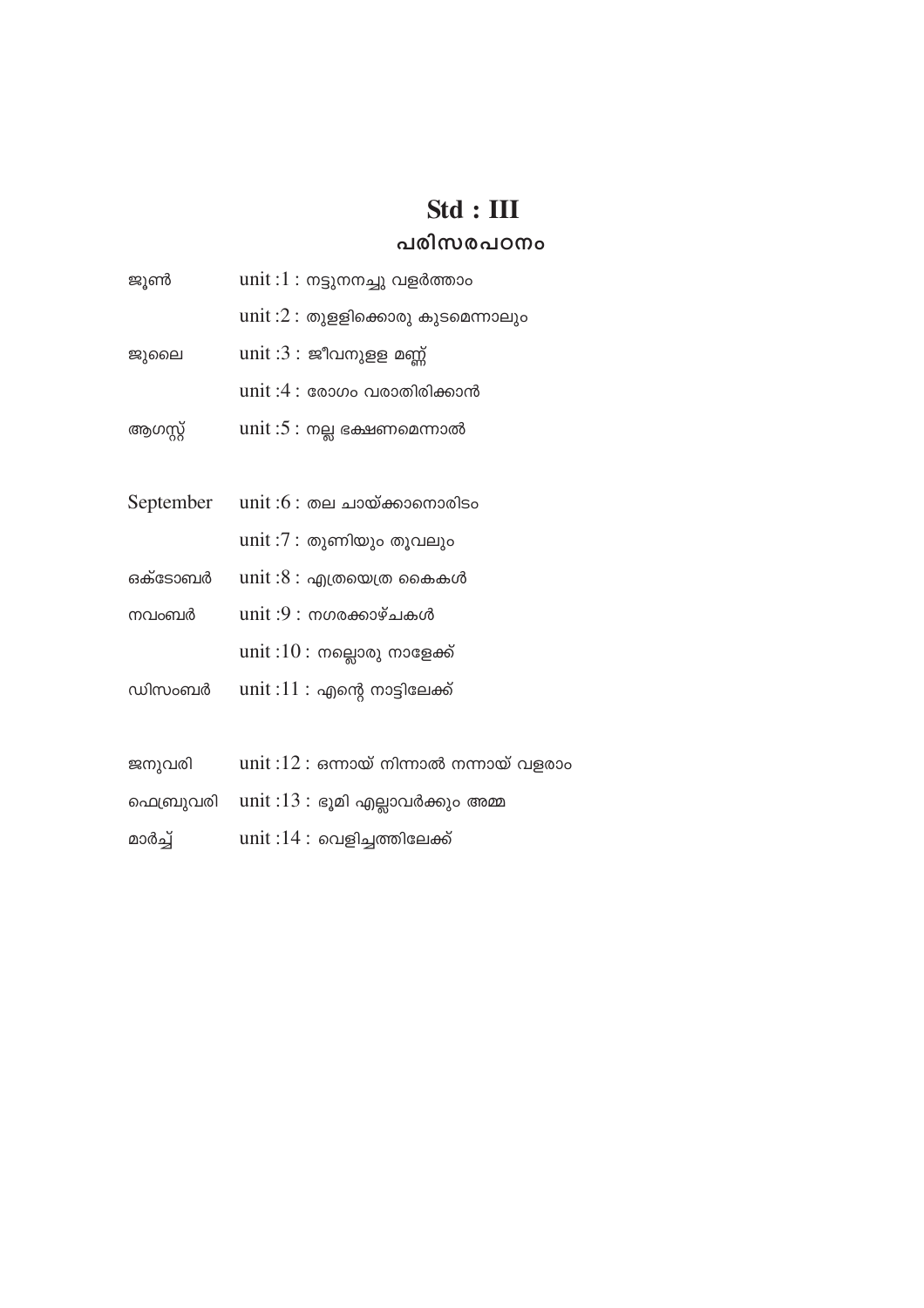### **Standard III Mathematics**

- ജൂൺ - $Unit: 1$  മീനയുടെ പച്ചക്കറിത്തോട്ടം
	- $Unit: 2 monomans$
- ജൂലായ്  $Unit: 3$  മഴയളക്കാം
	- $Unit: 4 \omega$ ുടം നിറയ്ക്കാം
- ആഗസ്റ്റ്  $Unit: 5$  ഒന്നാം തുമ്പി പൂത്തുമ്പി
- സെപ്റ്റംബർ  $Unit: 6$  ഭാരം അറിയാം  $Unit: 7$  എന്റെ വീട്
- ഒക്ടോബർ Unit : 8 പണിയെടുക്കുമ്പോൾ
- $Unit: 9$  തിക്കും തിരക്കും നവംബർ –
- ഡിസംബർ  $Unit: 10$  (മുത്തശ്ശിയുടെ നേരവും–

രാജുവിന്റെ സമയവും)

 $Unit: 10$  മുത്തശ്ശിയുടെ നേരവും-ജനുവരി -

രാജുവിന്റെ സമയവും തുടർച്ച

ഫെബ്രുവരി - Unit : 11 അണ്ണാറക്കണ്ണനും-

തന്നാലയത്

മാർച്ച് –  $Unit: 12$  ഒത്തു പിടിക്കാം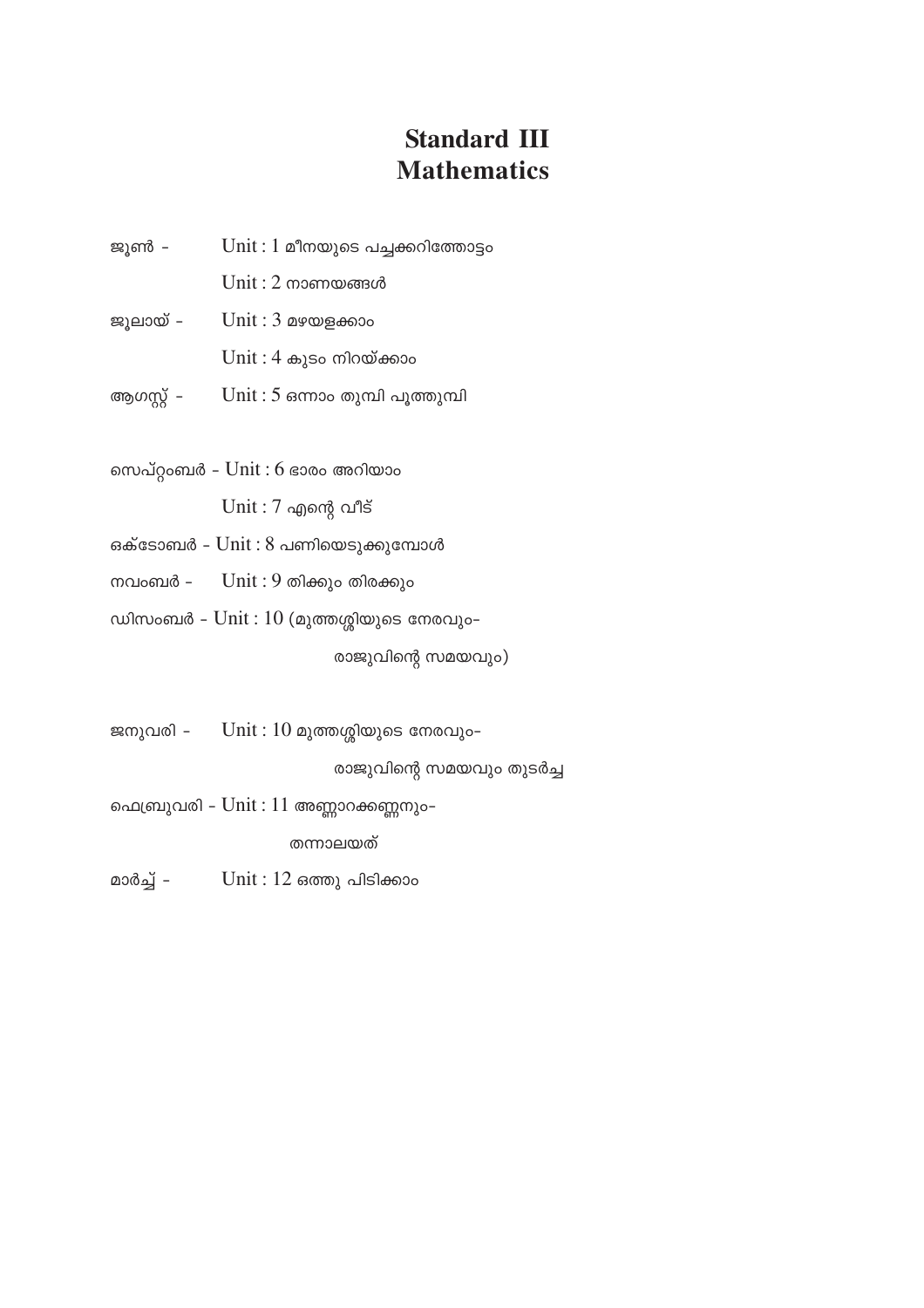## **STANDARD IV - 2012-13**

#### **MATHEMATICS**

| <b>MONTH</b> | <b>TOPIC</b>                                          |
|--------------|-------------------------------------------------------|
| ജൂൺ          | കുറച്ചു സ്ഥലവും കൂടുതൽ സൗകര്യവും                      |
| ജൂലൈ         | ആനയും ഉറുമ്പും                                        |
| ജൂലൈ         | പലതുളളി പെരുവെളളം                                     |
| ആഗസ്റ്റ്     | വരവും ചെലവും                                          |
| സെപ്തംബർ     | നാം നാടിനും നാട് നമുക്കും                             |
|              | മുത്തശ്ശി പറഞ്ഞതും ഞാൻ അറിഞ്ഞതും                      |
| ഒക്ടോബർ      | കാഴ്ച                                                 |
| നവംബർ        | തൊഴിലും കൂലിയും                                       |
|              | സൗജന്യങ്ങളും ലാഭവും                                   |
| ഡിസംബർ       | ഓരോരുത്തർക്കും വേണ്ടത്                                |
| ജനുവരി       | ഭാഗം വച്ചപ്പോൾ                                        |
|              | വിളവെടുത്തപ്പോൾ                                       |
| ഫെബ്രുവരി    | എന്റെ ഒരു ദിവസം                                       |
|              | ബാഡ്ജ് ബാലനും ഭക്ഷു ബിനുവും (കൃാമ്പിലേക്കുള്ള വഴിവരെ) |
| മാർച്ച്      | ബാഡ്ജ് ബാലനും ഭക്ഷു ബിനുവും (തുടർച്ച)                 |
|              | റിവിഷൻ                                                |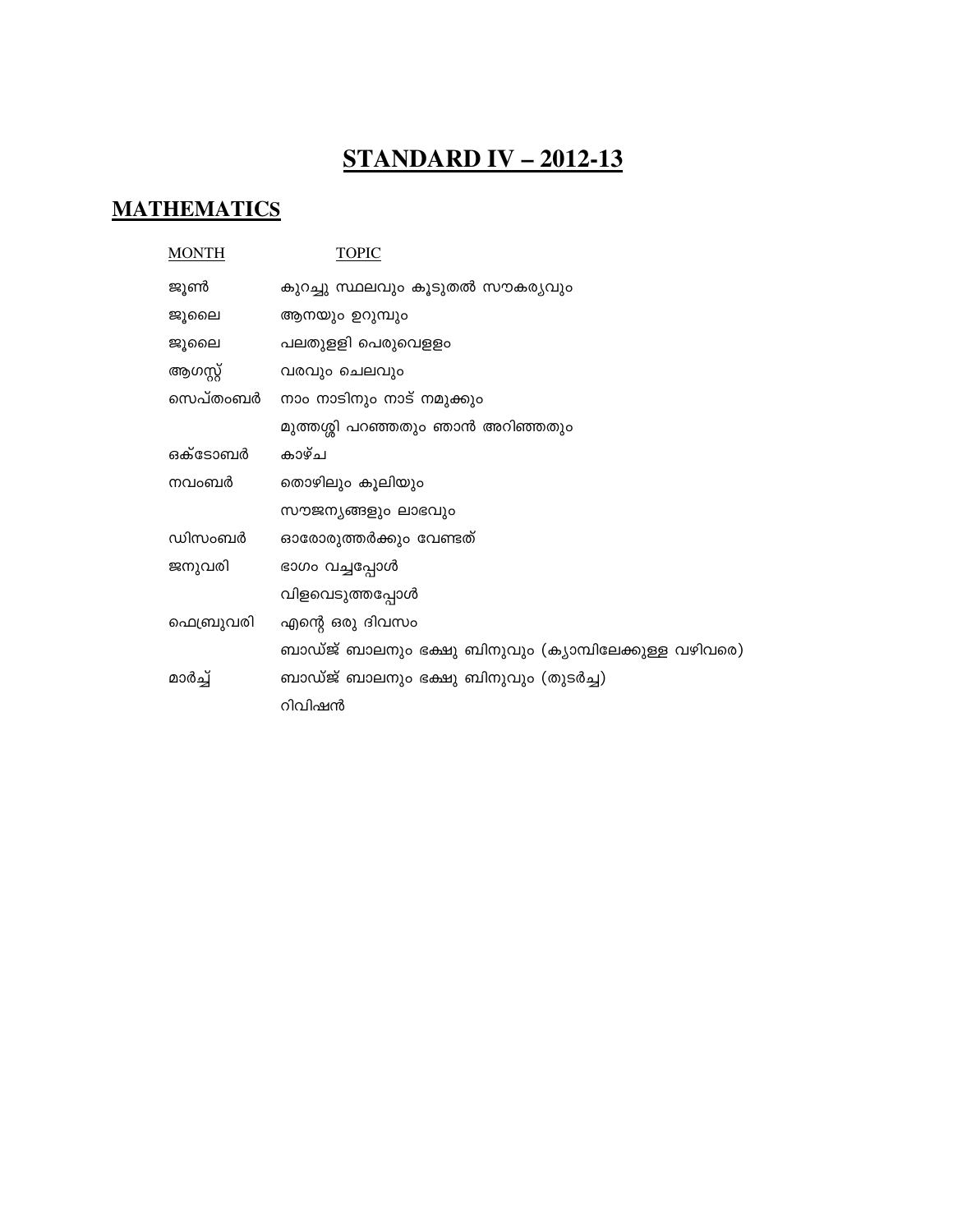### ENGLISH

| Month     | Units                                 | Process / Discourses              |
|-----------|---------------------------------------|-----------------------------------|
| June      | 1- BOLU, MY FRIEND                    | Thoughts                          |
|           |                                       | Conversation                      |
|           |                                       | Song/Adding lines                 |
| July      | 1- BOLU, MY FRIEND -CONTINUES         | Poster<br>$\bullet$               |
|           |                                       | Description                       |
|           |                                       | Role-play                         |
|           |                                       | Skit                              |
| August    | 2- HAPPY DAYS                         | Song/Add more lines<br>$\bullet$  |
|           |                                       | Conversation<br>$\bullet$         |
| September | 2- HAPPY DAYS - CONTINUES             | Description<br>$\bullet$          |
|           |                                       | Letter                            |
|           |                                       | Thoughts                          |
| October   | 3- THE GIFTED CHILD                   | Conversation<br>$\bullet$         |
|           |                                       | Announcement                      |
|           |                                       | Speech                            |
| November  | 3-THE GIFTED CHILD - CONTINUES        | Narrative/Story<br>$\bullet$      |
|           |                                       | Song/Add more lines               |
|           |                                       | Reading poem                      |
| December  | THE MAN WITH A MONKEY<br>$\mathbf{4}$ | Description<br>$\bullet$          |
|           |                                       | Thoughts<br>$\bullet$             |
|           |                                       | Conversation<br>$\bullet$         |
| January   | 4- THE MAN WITH A MONKEY-             | Description<br>$\bullet$          |
|           | <b>CONTINUES</b>                      | Notice                            |
|           |                                       | Letter (petition)                 |
|           |                                       | Narrative/ Story                  |
|           |                                       | Poems<br>$\bullet$                |
| February  | 5- The Hen's Bread                    | Reading stories<br>$\bullet$      |
|           |                                       | Adding paragraph<br>$\bullet$     |
|           |                                       | Discourse processes               |
| March     | $5-$<br>The Hen's Bread (Cont)        | Vocabulary expansion<br>$\bullet$ |
|           | Revison                               | Reading poems                     |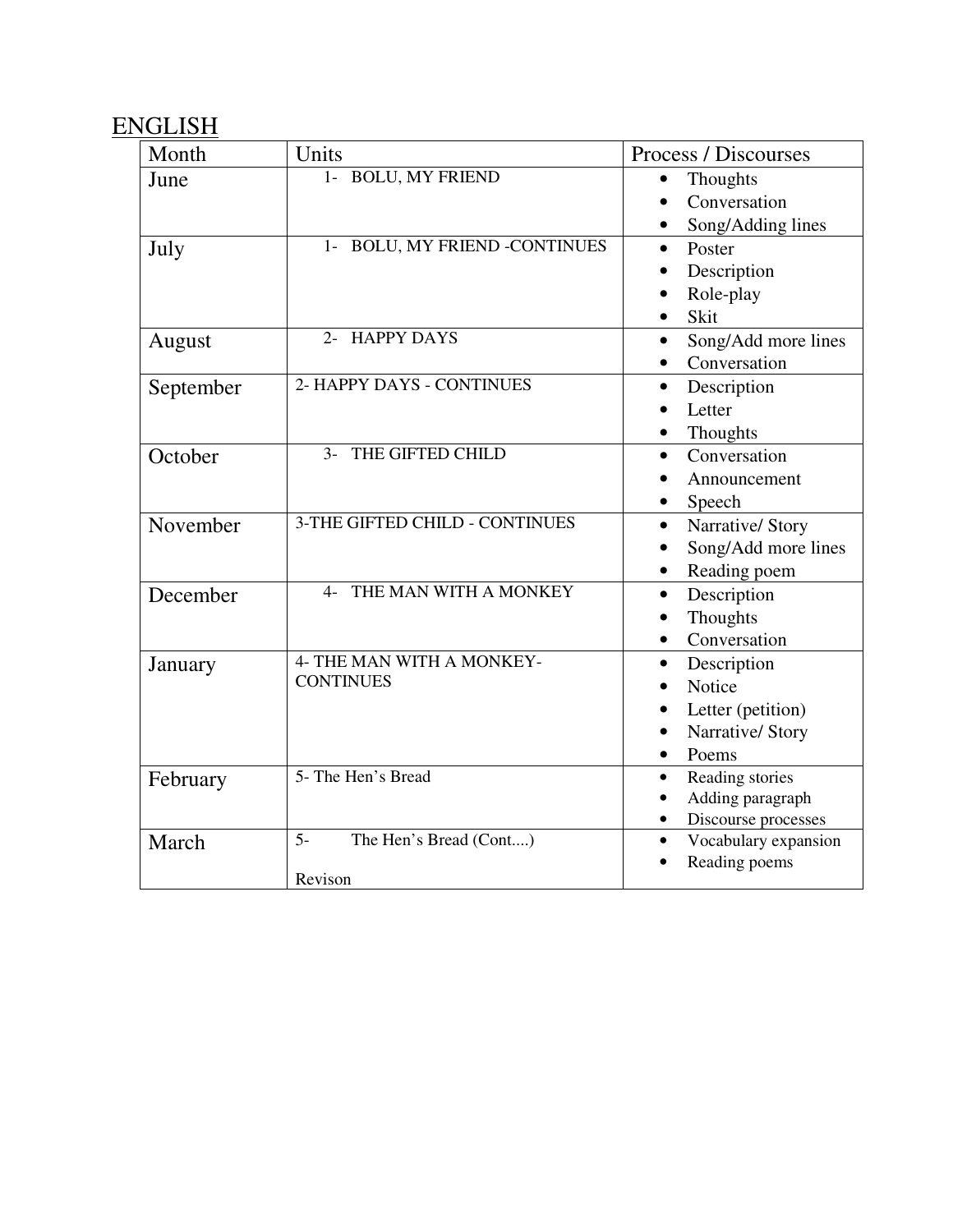| EVS |              |                                                            |
|-----|--------------|------------------------------------------------------------|
|     | <b>MONTH</b> | UNITS                                                      |
|     | ജൂൺ          | കുന്നിറങ്ങി വയലിലേക്ക്<br>കാറ്റും കടലും                    |
|     | ജൂലൈ         | കുടിനീർ തെളിനീർ<br>നാടറിയാൻ നടപ്പറിയാൻ                     |
|     | ആഗസ്റ്റ്     | എന്റെ കേരളം                                                |
|     | സെപ്തംബർ     | സ്വാതന്ത്ര്യത്തിന്റെ വഴികൾ<br>നമ്മൾ ഇന്ത്യക്കാർ            |
|     | ഒക്ടോബർ      | മഞ്ഞായും മഴയായും<br>തിന്നും തീനായും                        |
|     | നവംബർ        | സസ്യലോകത്തിലേക്ക്<br>മണ്ണിൽ പൊന്നു വിളയിച്ച്               |
|     | ഡിസംബർ       | മാലിന്യത്തെ മാറ്റിയെടുക്കാം                                |
|     | ജനുവരി       | ആശ്വാസമേകാം രക്ഷപ്പെടുത്താം<br>ആകാശകാഴ്ചകൾ                 |
|     | ഫെബ്രുവരി    | മെച്ചപ്പെട്ട ജീവിതത്തിലേക്ക്<br>കലപ്പ മുതൽ കമ്പ്യൂട്ടർ വരെ |
|     | മാർച്ച്      | നാടിനും നാട്ടാർക്കും<br>ഒന്നിച്ചു പണിയുന്നുവെങ്കിലും       |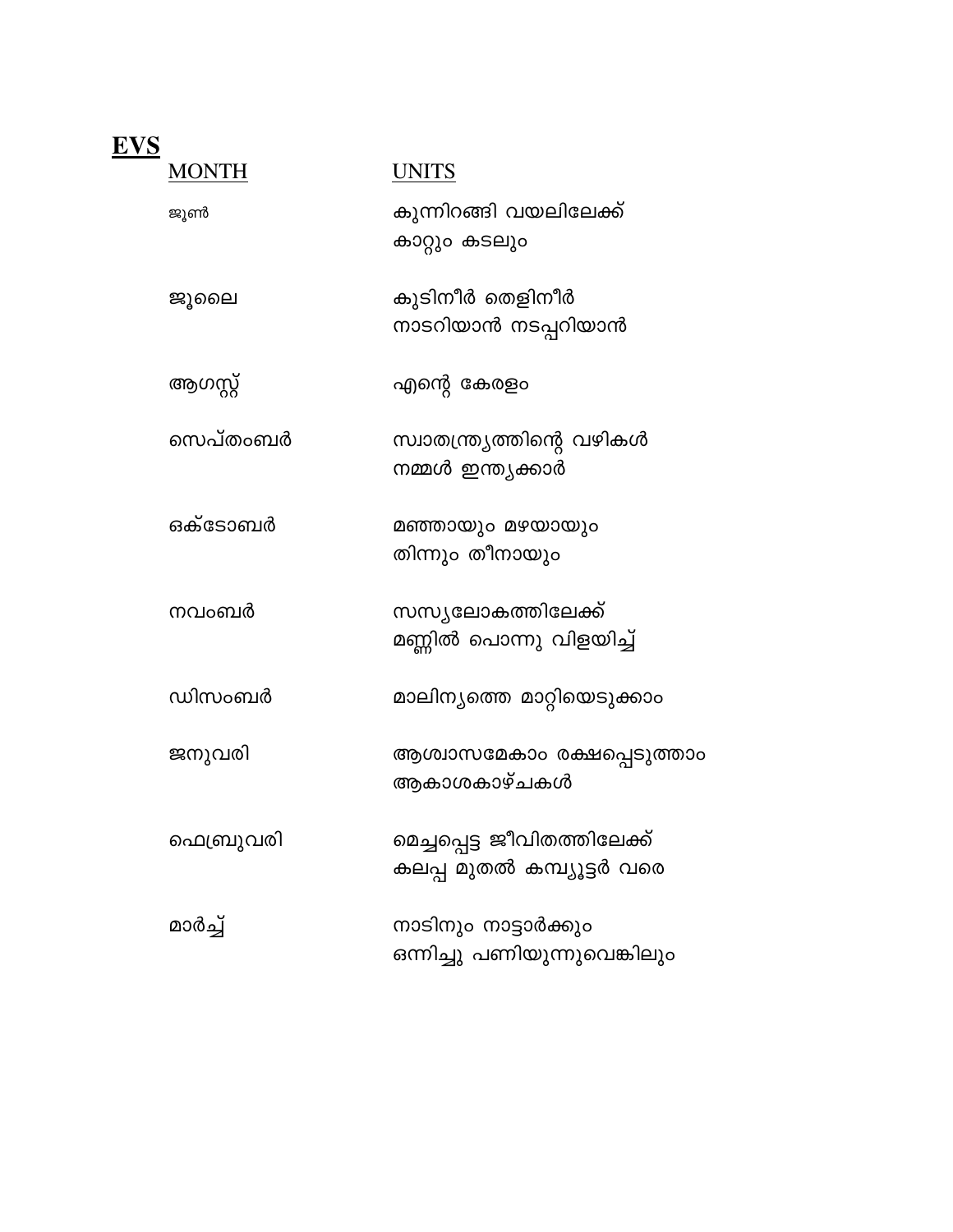#### **MALAYALAM**

| Month     | Lession                                   |
|-----------|-------------------------------------------|
| June      | <u>യൂണിറ്റ് 1. മണ്ണും മഴയും</u>           |
|           | ഹൃദയത്തിലെ പൂന്തോപ്പ്                     |
|           | മഴ കണ്ട കുട്ടി                            |
| July      | ഒരു വെളളപ്പൊക്കത്തിന്റെ ഓർമ               |
|           | ഒടുക്കത്തെ ഉറവ                            |
| August    | <u>യൂണിറ്റ് 2. കലകളുടെ കളിത്തൊട്ടിൽ</u>   |
|           | ഭീമന്റെ കുസൃതികൾ                          |
| September | <u>പുറപ്പാട്</u>                          |
|           | യൂണിറ്റ് 3. <u>മായുന്ന നിറച്ചാർത്തുകൾ</u> |
|           | എൻ പ്രിയ നാടേ                             |
| October   | പുഴ കേഴുന്നു                              |
|           | യൂണിറ്റ് 4. <u>വിസ്മയക്കാഴ്ച്ചകൾ</u>      |
|           | അമ്പിളി അത്ഭുത ഗുഹയിലൂടെ                  |
| November  | യൂണിറ്റ് 5. കതിരില്ലാപാടങ്ങൾ              |
|           | ൸മശ്രീകൾ                                  |
|           | മുത്തശ്ശി                                 |
| December  | യൂണിറ്റ് 6. നാട്ടുരുചികൾ                  |
|           | മാമ്പഴക്കാലം                              |
| January   | സൂക്ഷിക്കുക, കുരുടാൻ                      |
|           | യൂണിറ്റ് 7. <u>വിയർപ്പുമുത്തുകൾ</u>       |
|           | രണ്ടപ്പറ                                  |
| Februay   | എല്ലുമുറിയെ പണിതാൽ                        |
|           | യൂണിറ്റ് 8. <u>കരിയിലകൾ</u>               |
|           | കൂത്തുകാണാൻ                               |
| March     | തെരുവിൽ                                   |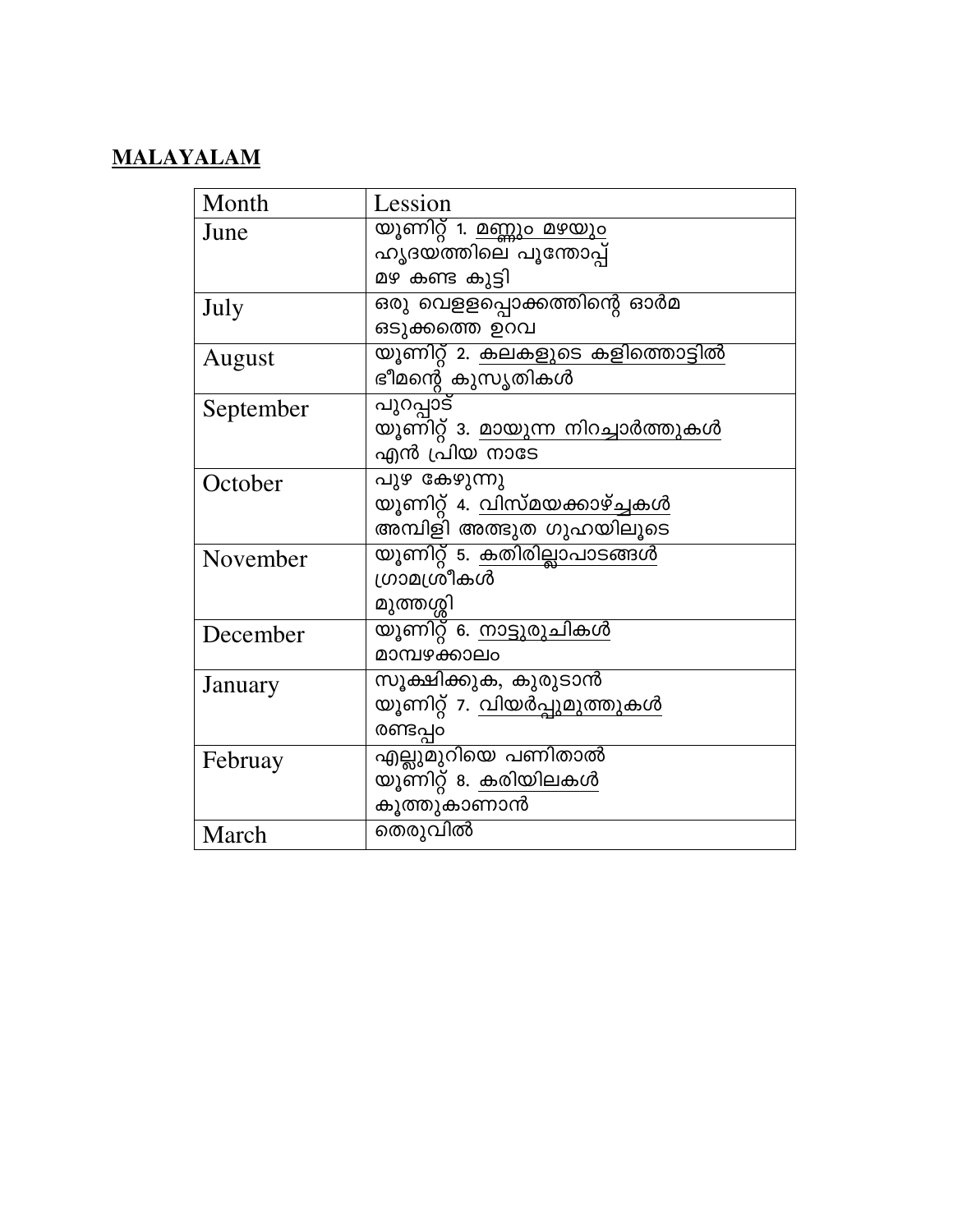#### **STANDARD I - INTEGRATION (KANNADA)**

| ಜೂನ್      | ಮಳೆ ಬಂತು                                           |
|-----------|----------------------------------------------------|
| ಜುಲೈ      | ವಡೆ ಕೊಡುವೆಯಾ<br>ಬಿತ್ತುವಾ ಕೊಯ್ಯುವಾ (ಮುಂದುವರಿಯುವುದು) |
| ಆಗಸ್ಥ್    | ಬಿತ್ತುವಾ ಕೊಯ್ಯುವಾ<br>ಆರೋಗ್ಯವೇ ಭಾಗ್ಯ                |
| ಸೆಪ್ರಂಬರ್ | ಬಣ್ಣದ ಪೂವಲಿ                                        |
| ಒಕ್ಟೋಬರ್  | ಇವರೂ ನಮ್ಮ ಗೆಳೆಯರು (ಮುಂದುವರಿಯುವುದು)                 |
| ನವೆಂಬರ್   | ಇವರೂ ನಮ್ಮ ಗೆಳೆಯರು<br>ಪಾಯಸದ ರುಚಿ (ಮುಂದುವರಿಯುವುದು)   |
| ಡಿಸೆಂಬರ್  | ಪಾಯಸದ ರುಚಿ                                         |
| ಜನವರಿ     | ವಾಸಕ್ಕೊಂದು ಮನೆ<br>ಶಾಲೆಗೆ ಹೋಗೋಣ                     |
| ಫೆಬ್ರುವರಿ | ಕೋಗಿಲೆಯ ಹಾಡು<br>ಒಂದಾನೊಂದು ಕಾಲದಲ್ಲಿ                 |
| ಮಾರ್ಚ್    | ಬೇಸಗೆ ಬಂತು                                         |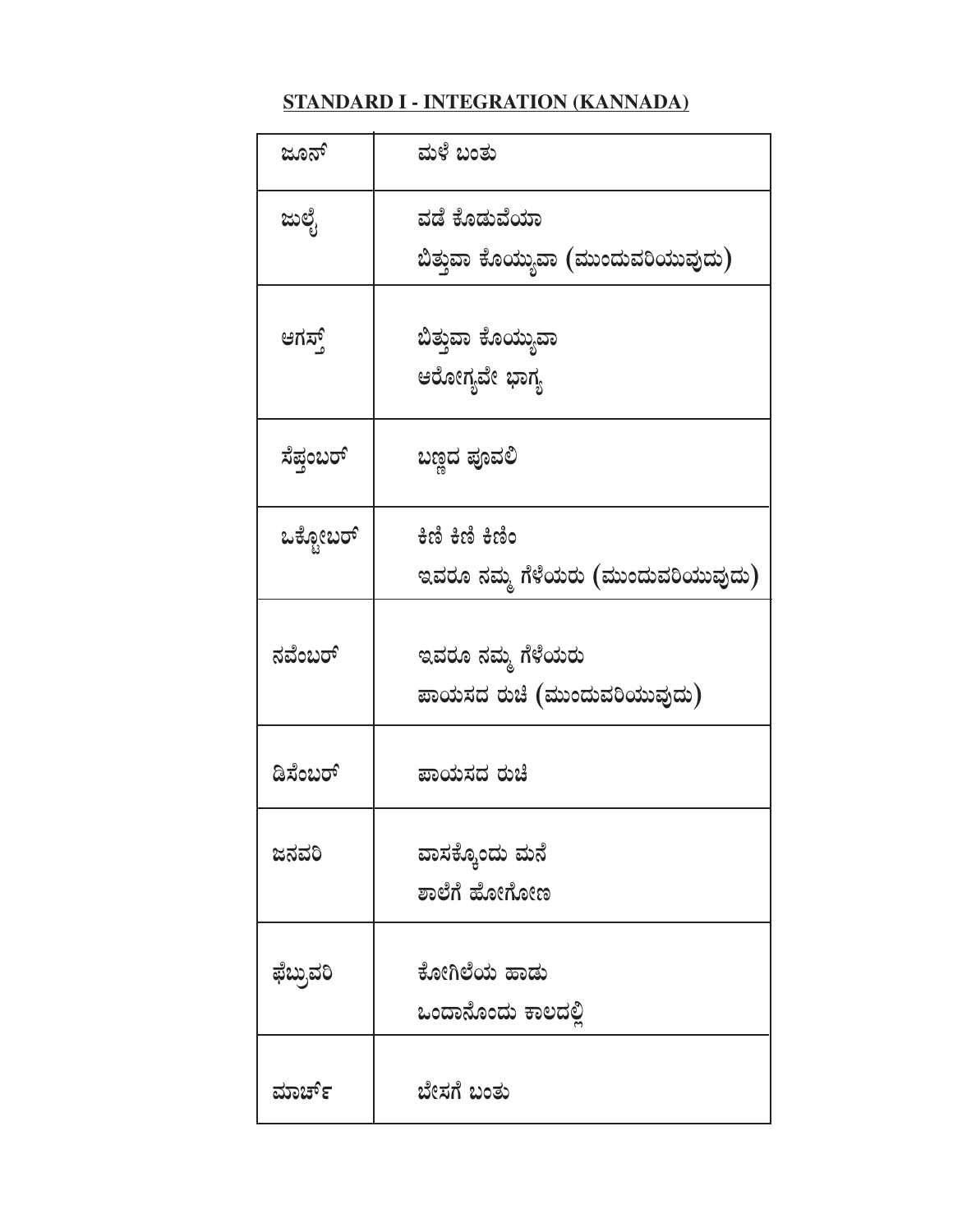#### **STANDARD II - INTEGRATION (KANNADA)**

| ಜೂನ್      | ಮಳೆ ಬಂದಾಗ                                 |
|-----------|-------------------------------------------|
| ಜುಲೈ      | ಎಲ್ಲರೂ ನಮ್ಮವರು                            |
| ಆಗಸ್ತ್    | ಬೆಳೆಯ ಸಿರಿ<br>ಆಹಾರವೇ ಆಧಾರ                 |
| ಸೆಪ್ರಂಬರ್ | ಏನೇ ಬರಲಿ ಒಗ್ಗಟ್ಟಿರಲಿ                      |
| ಒಕ್ಟೋಬರ್  | ಆಡೋಣ ಬಾರಾ<br>ದುಡಿಮೆಯ ಹಿರಿಮೆ               |
| ನವಂಬರ್    | ಕಾಲಕ್ಕೊಂದು ಬೆಳೆ<br>ಕೈ ಕೆಸರಾದರೆ ಬಾಯಿ ಮೊಸರು |
| ಡಿಸೆಂಬರ್  | ನನ್ನ ಮನೆ                                  |
| ಜನವರಿ     | ಬಣ್ಣದ ಉಡುವು<br>ಎಲ್ಲರೂ ಸಮರ್ಥರು             |
| ಫೆಬ್ರುವರಿ | ಜಟಕಾ ಬಂಡಿ<br>ಕಲ್ಲಿನಿಂದ ಮಿಲ್ಲಿಗೆ           |
| ಮಾರ್ಚ್    | ಇಯ್ಯೋ ನೀರಿಲ್ಲ                             |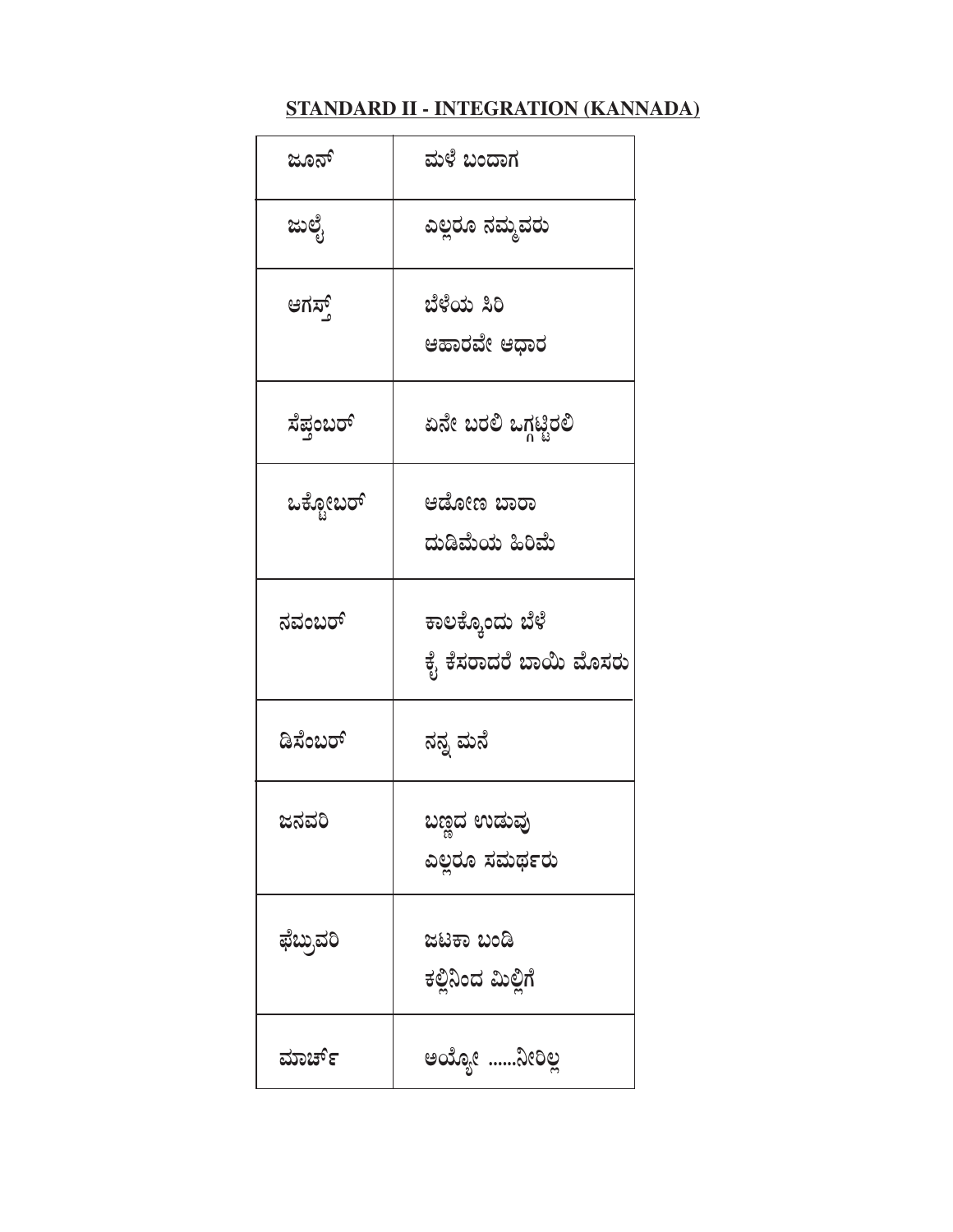#### **STANDARD III - Part - I Kannada**

ä,

| ತಿಂಗಳು    | ಪಾಠಗಳು                               |
|-----------|--------------------------------------|
| ಜೂನ್      | ರೈತ ನಮ್ಮ ಅನ್ನದಾತ                     |
|           | –ನಮ್ಮ ಬಯಲಿನಲ್ಲಿ                      |
|           | –ತೆನೆಗಾಗಿ ಹುಡುಕಾಟ                    |
| ಜುಲೈ      | ಮಣ್ಣಿನ ಮಡಿಲಲ್ಲಿ                      |
|           | –ವಿದಾಯದ ವೇಳೆ                         |
|           | –ಪ್ರಕೃತಿ ಲೀಲೆ                        |
|           | –ಮಣ್ಣಿನಲ್ಲಿ ನಡೆಯಿರಿ                  |
| ಆಗೋಸ್ಟ್   | ಮುತ್ತಿನ ಮಳೆಹನಿ                       |
|           | –ನನ್ನ ದೋಣಿ                           |
|           | –ಬಗೆ ಬಗೆಯ ಮಳೆ                        |
|           | –ಮಳೆಯೂ ಹೊಳೆಯೂ                        |
|           | –ಮಳೆರಾಯ                              |
| ಸೆಪ್ರಂಬರ್ | ಶುಚಿತ್ವದ ಮಹತ್ವ                       |
|           | –ಜಾಡಮಾಲಿ ಕಾಗೆ                        |
|           | –ನೋಡ ಬನ್ನಿ ನಾಡ ಸೊಬಗು                 |
|           | –ಇಂದಿನ ದಿನ ಸುದಿನ ನಾಳೆಗೆಂದರೆ ಅದು ಕಠಿಣ |
|           |                                      |
| ಒಕ್ಟೋಬರ್  | ತಲೆಯ ಮೇಲೊಂದು ಸೂರು                    |
|           | –ಒಳ್ಳೆಯ ಮನೆ                          |
|           | –ನಿರೀಕ್ಷೆ                            |
|           | ನಾಡಿಗಾಗಿ ದುಡಿಯುವವರು                  |
|           | –ಬಡತನ ನೀಗಲು                          |
|           | –ಕಲಿಕೆ ಮುಗಿದರೆ                       |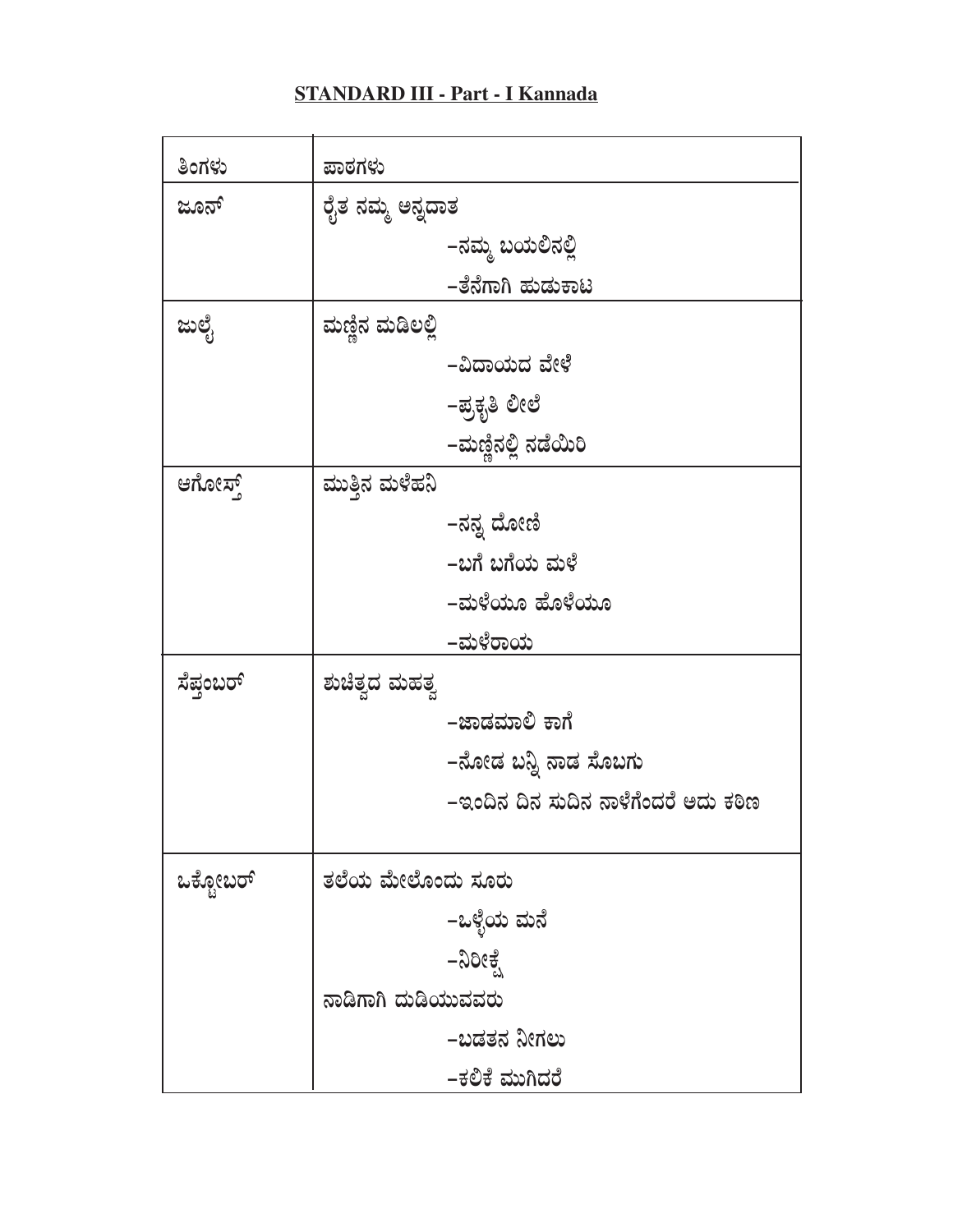#### **STANDARD III - Part - II Kannada**

| ತಿಂಗಳು    | ಪಾಠಗಳು                   |
|-----------|--------------------------|
| ನವಂಬರ್    | ಎತ್ತಿನಗಾಡಿಯ ಪಟ್ಟಣ ಪ್ರವೇಶ |
|           | ಒಂದಷ್ಟು ಹೊತ್ತು           |
|           | ಬಣ್ಣದ ಕಾರು               |
|           | ನನ್ನ ಊರು                 |
| ಡಿಸೆಂಬರ್  | ಮಾರ್ಗದರ್ಶಕರು             |
|           | ಮನವರಿತು                  |
|           | ಮಹಾತ್ನಾಗಾಂಧಿ             |
|           | ಝಾನ್ಸಿರಾಣಿ ಲಕ್ಷ್ಮೀಬಾಯಿ   |
| ಜನವರಿ     | ಚೆಗುರಿದ ಕನಸು             |
|           | ಮಾಲಿನಿಯ ಕನಸು             |
|           | ದೇವತೆಯಾದ ಹಿರಿಯಕ್ಕ        |
|           | ನೋವಿನಲ್ಲಿ ನಲಿವು          |
| ಫೆಬ್ರುವರಿ | ಭೂಮಿಯ ಹಕ್ಕುದಾರರು         |
|           | ಸವಿತ ಮತ್ತು ಹಕ್ಕಿಮರಿ      |
|           | ದೊಡ್ಡಗುಣ                 |
| ಮಾರ್ಚ್    | ನಾನ್ಯಾರೆಂದು ಗೊತ್ತೇ ?     |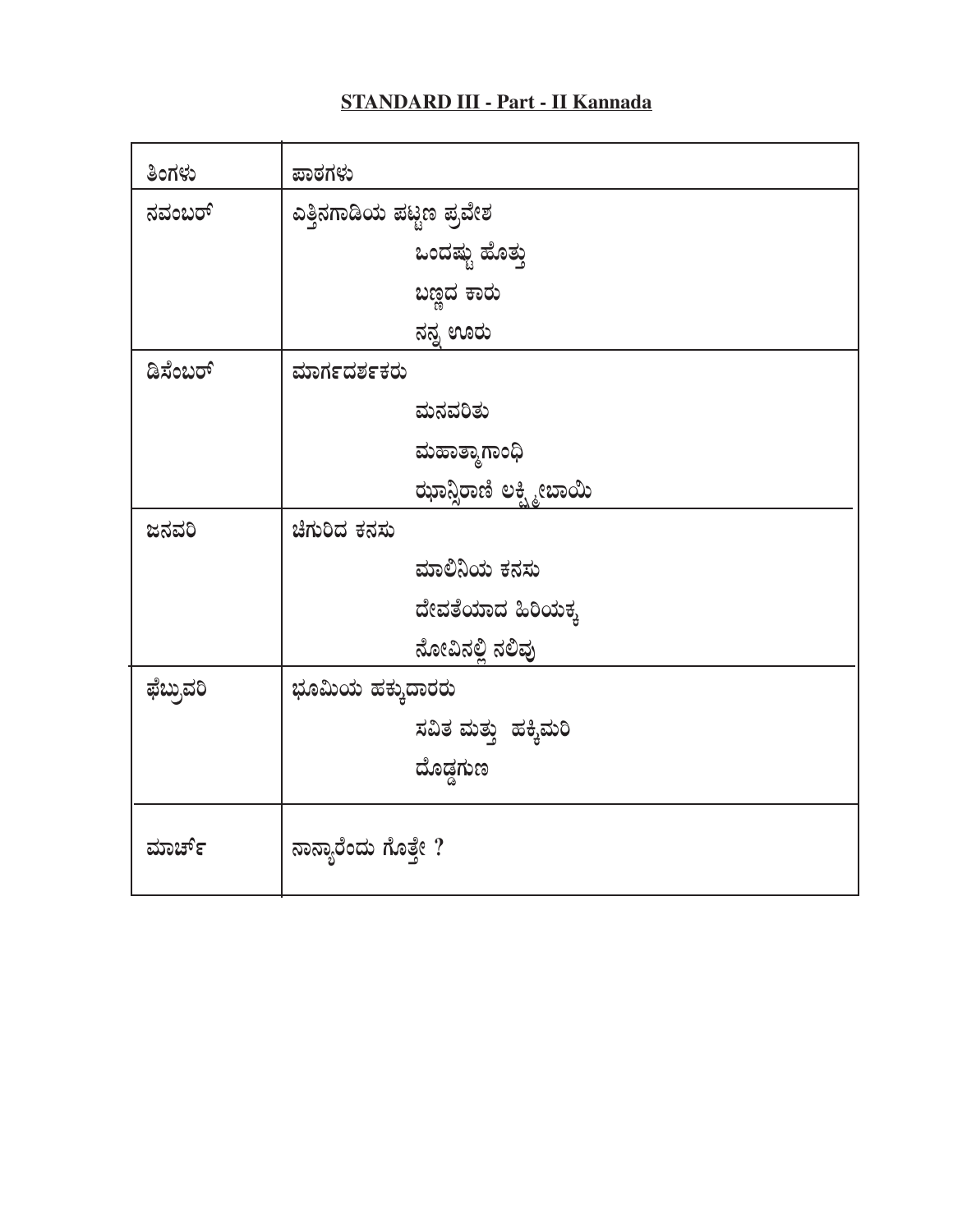#### **STANDARD IV - Part - I Kannada**

| ತಿಂಗಳು    | ಪಾಠಗಳು                 |
|-----------|------------------------|
| ಜೂನ್      | ಪ್ರಕೃತಿಯ ವೈಚಿತ್ರ್ಯ     |
|           | –ಕಾಡಿದ್ದರೆ ನಾಡು        |
|           |                        |
| ಜುಲೈ      | -ಕಾರ್ಗಾಲದ ಕಹಳೆ         |
|           | –ಚಿಲುಮೆಯ ಒಲುಮೆ         |
| ಆಗೋಸ್ಟ್   | ಕಲೆಯ ಕಾಸಾರ             |
|           | –ಕಲೆಯ ನೆಲ              |
|           | –ಬೆಳಗಲೀ ನಾಡಕಲೆಗಳು      |
|           |                        |
| ಸೆಪ್ರಂಬರ್ | ನಿರುಪಮ ನಿಸರ್ಗ          |
|           | –ನಮ್ಮೀ ನಾಡು ಸುಂದರ ಬೀಡು |
|           | ನಾಡು ನಗರವಾದರೆ          |
|           |                        |
| ಒಕ್ಟೋಬರ್  | ವಿಶ್ವ ಸೌಂದರ್ಯ          |
|           | -ಆಗುಹೋಗುಗಳ ಬಾಂದಳ       |
|           | –ಸಹಬಾಳ್ವೆಯ ಸವಿ         |
|           | –ಚೆಲುವಿನ ಚಿತ್ತಾರ       |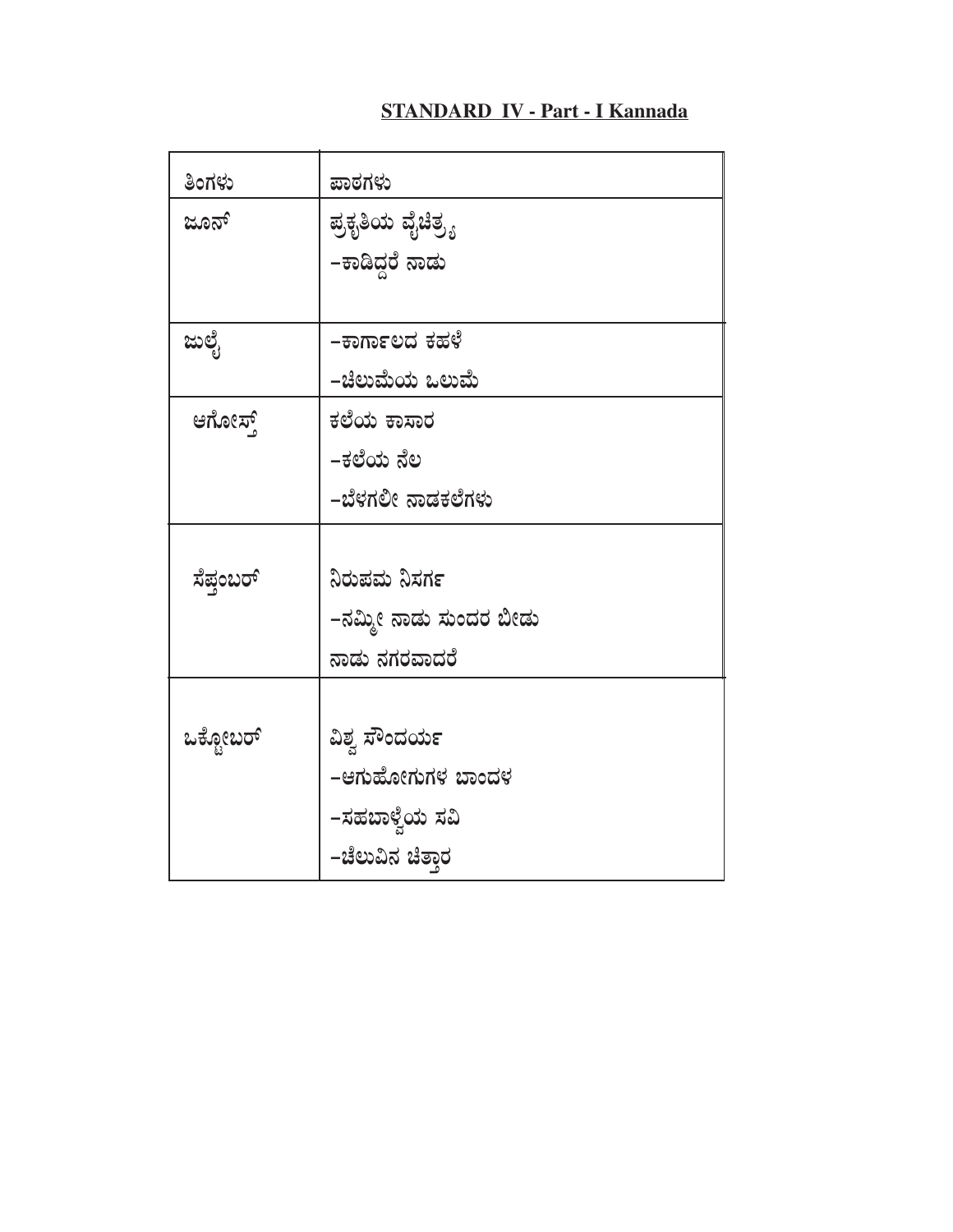#### **STANDARD IV - Part - II Kannada**

| ತಿಂಗಳು    | ಪಾಠಗಳು            |                        |
|-----------|-------------------|------------------------|
| ನವಂಬರ್    | ಸಂಚಿತ ಸಂಸ್ಥೃತಿ    |                        |
|           |                   | –ನಾಟಿ ಹಾಡಿನ ನವಿರು      |
|           |                   | –ನವಚೇತನ                |
| ಡಿಂಸಂಬರ್  | ಸ್ವಾಸ್ಥ್ಯ ಸೌಭಾಗ್ಯ |                        |
|           |                   | –ಊಟ ಬಲ್ಲವನಿಗೆ ರೋಗವಿಲ್ಲ |
|           |                   | –ಜನಪದ ಸಂಪದ             |
| ಜನವರಿ     | ಕಾಯಕ              |                        |
|           |                   | –ದುಡಿಮೆಯ ಗರಿಮೆ         |
|           |                   | –ಹಸಿವೆಯ ರುಚೆ           |
| ಫೆಬ್ರುವರಿ | ಕಿರಿಯರ ಹಿರಿತನ     |                        |
|           |                   | –ಮಮತೆಯ ತೊಟ್ಟಿಲು        |
|           |                   | –ಕಿತೊಗೆದ ಬದುಕು         |
|           |                   |                        |
| ಮಾರ್ಚ್    | ಪುನರಾವರ್ತನೆ       |                        |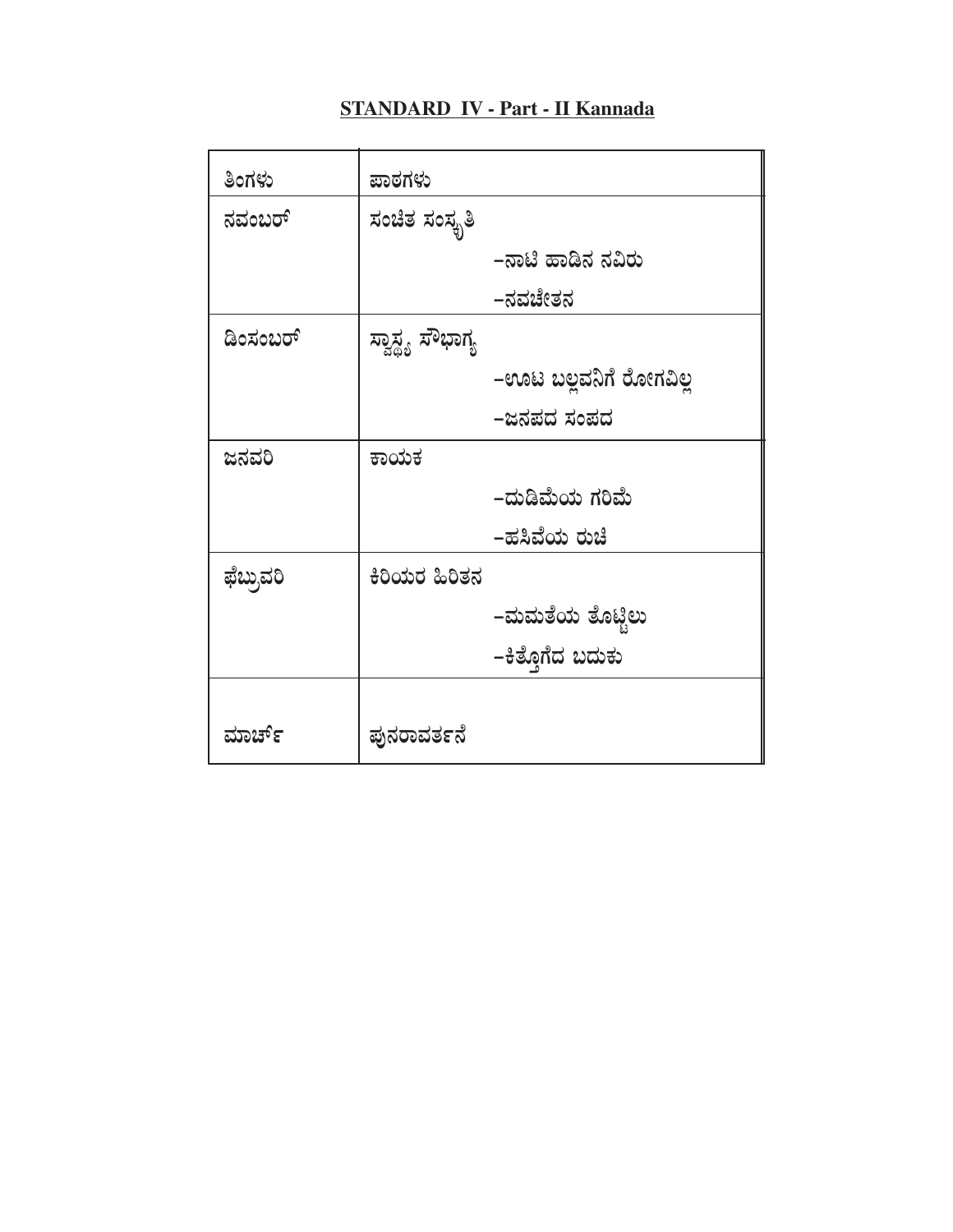#### CLASS -1

| <b>Standard</b> | <b>Subject</b> | <b>Term 1</b>      | Term 2     | Term 3          |
|-----------------|----------------|--------------------|------------|-----------------|
|                 | Tamil          | Unit 1, 2, 3, 4, 5 | Unit 6,7,8 | Unit 9,10,11,12 |
|                 |                |                    |            |                 |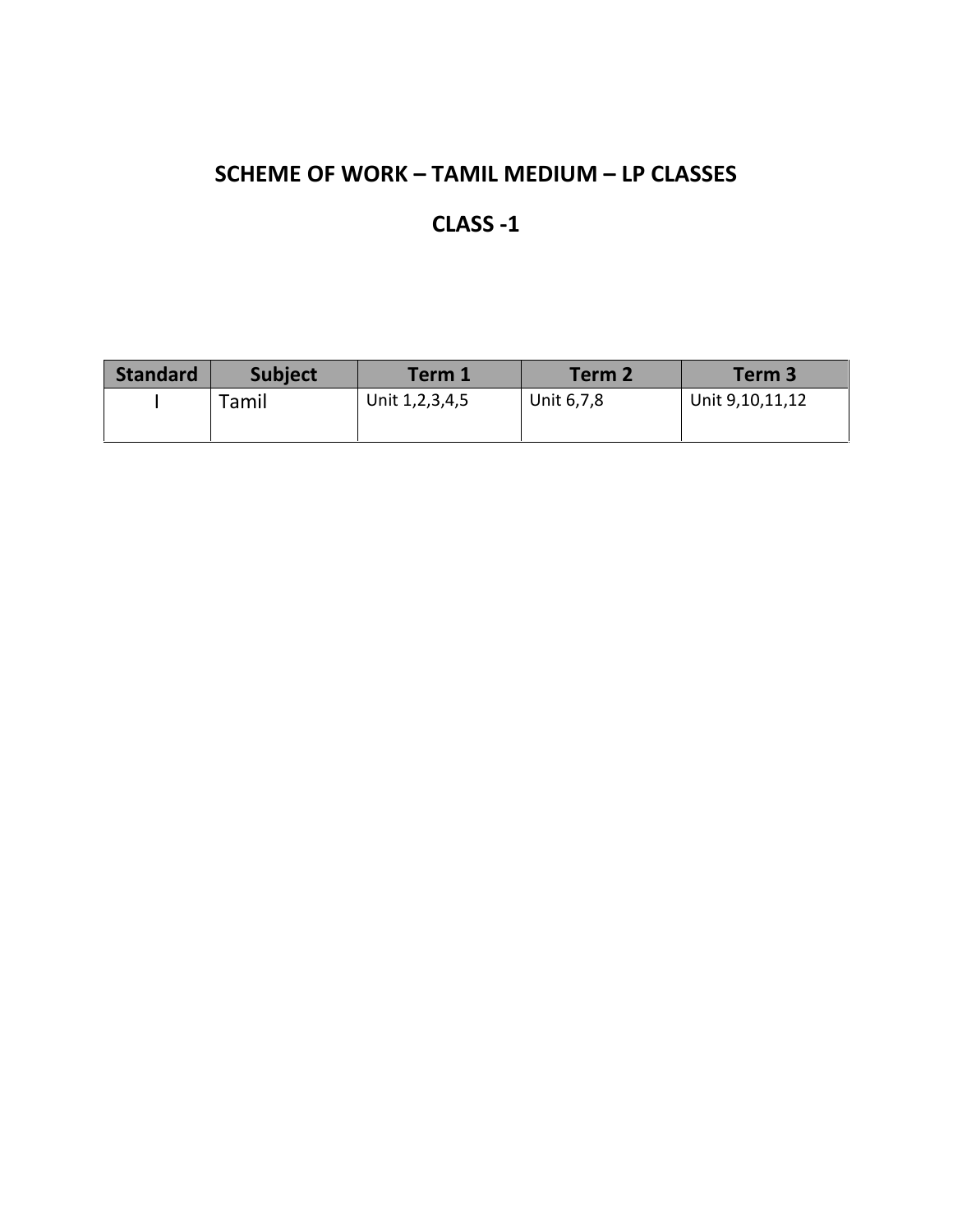#### CLASS -2

| <b>Standard</b> | <b>Subject</b> | Term 1             | Term 2     | Term 3          |
|-----------------|----------------|--------------------|------------|-----------------|
|                 | Tamil          | Unit 1, 2, 3, 4, 5 | Unit 6,7,8 | Unit 9,10,11,12 |
|                 |                |                    |            |                 |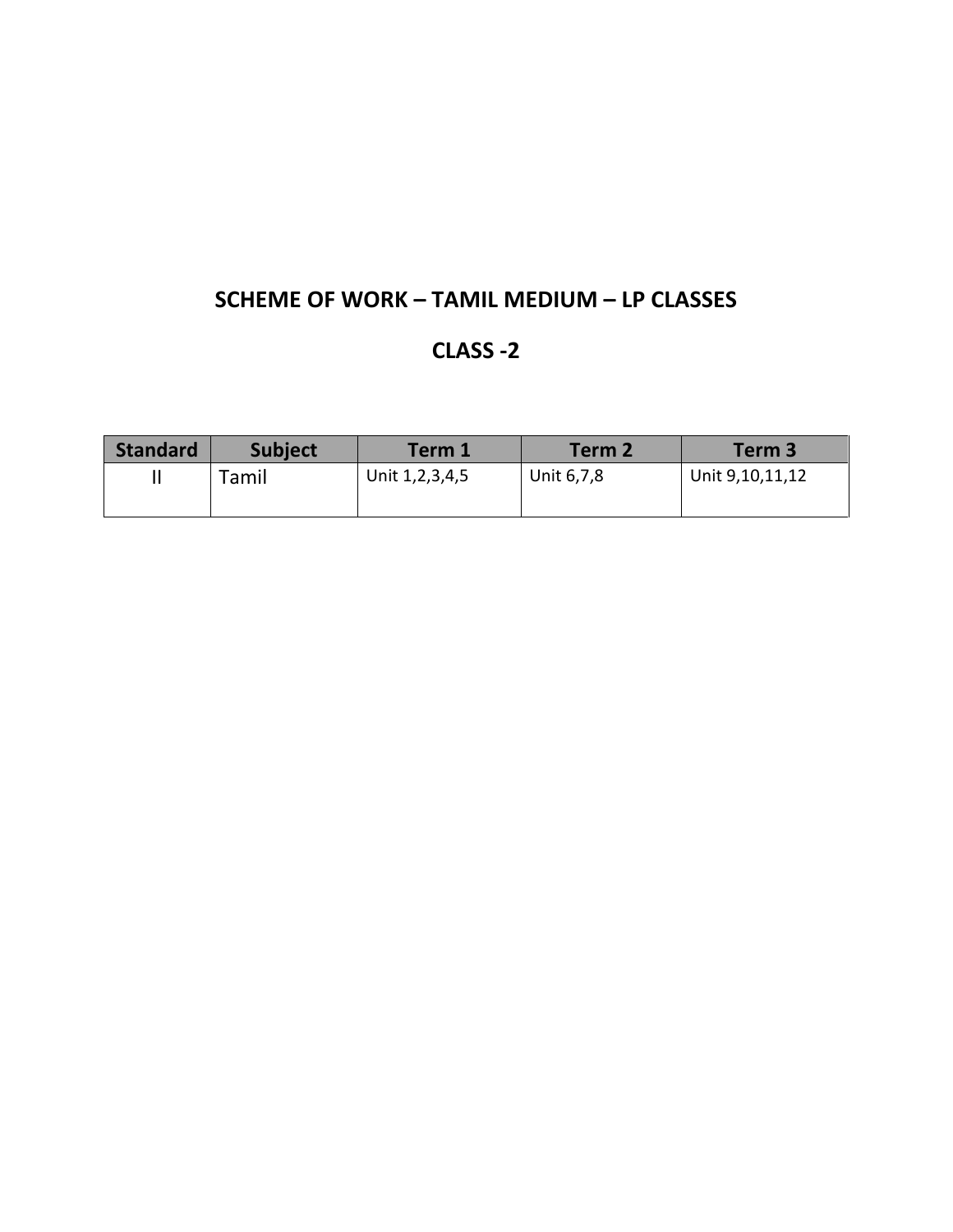#### CLASS -3

| <b>Standard</b> | <b>Subject</b> | <b>Term 1</b> | Term 2       | Term 3    |
|-----------------|----------------|---------------|--------------|-----------|
| Ш               | Tamil          | Unit 1,2,3,4  | Unit 5,6,7,8 | Unit 9,10 |